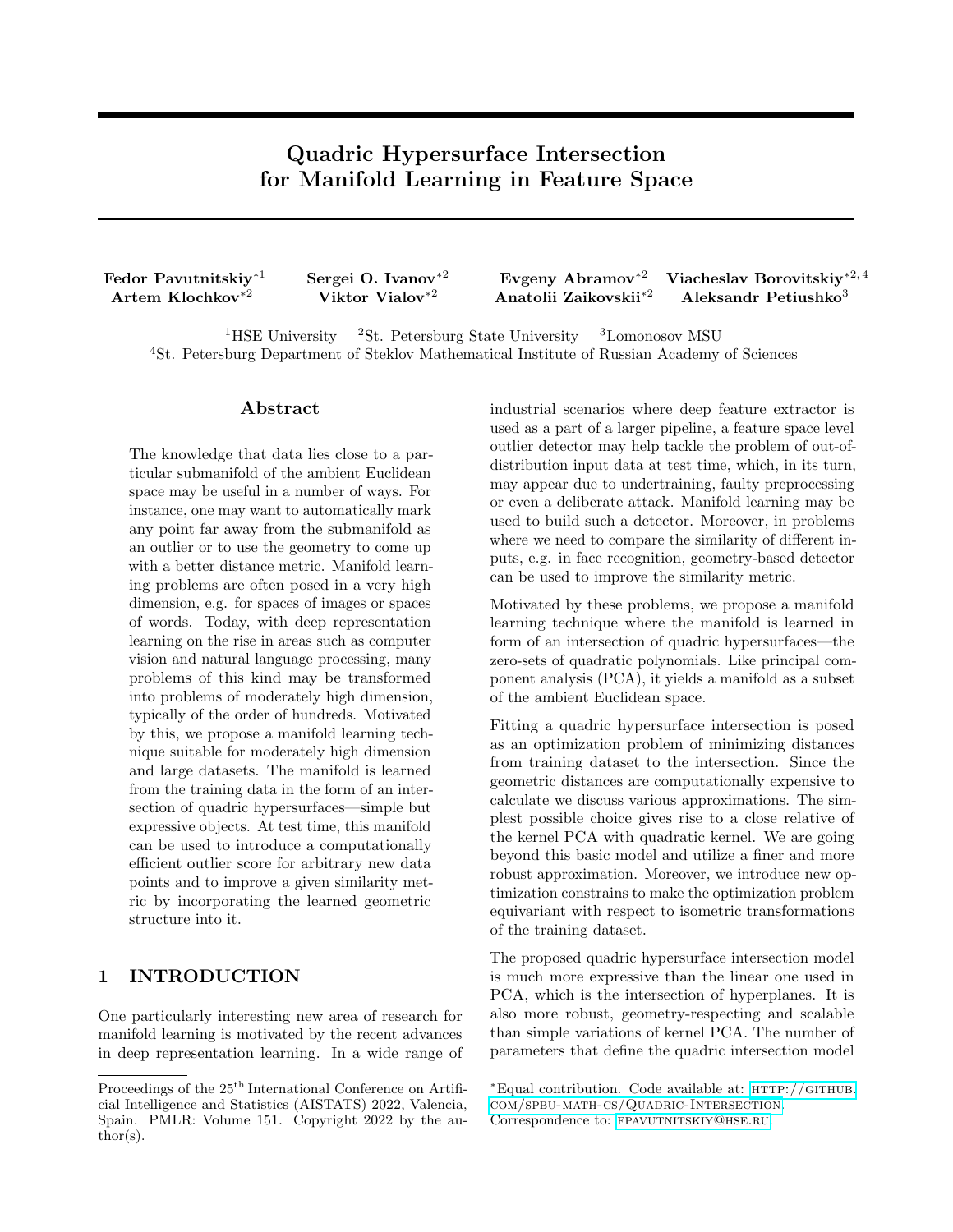<span id="page-1-4"></span>grows quadratically with the dimension, thus making it suitable for moderately high-dimensional spaces, e.g. for feature spaces of deep models. One of the most important features of the proposed technique is that it is amenable to stochastic gradient descent (SGD), which allows (sub)linear scaling with respect to the training dataset size and is straightforward to implement using modern automatic differentiation frameworks.<sup>[1](#page-1-0)</sup>

To showcase the potential of the proposed technique, in Section [5](#page-5-0) we consider its application to an industrial level image classification and outlier detection problem.

# 2 SETTING AND RELATED WORK

We aim to propose a manifold learning technique to drive a geometry-based outlier detector which may be used at a feature space level of industrial scale deep representation learners. We are looking at large unlabeled datasets of synthetically structured data and of moderately high dimension (order of hundreds). We need to keep in mind that training data may be contaminated and may possess complex topology, for instance be highly clustered, with unknown or even non-fixed number of clusters (this is common in open set classification problems). Thus, the technique should be expressive, robust and scalable.

The need for a new technique comes from the fact that classical manifold learning algorithms, such as Isomap (Tenenbaum et al., [2000\)](#page-9-0), LLE (Roweis and Saul, [2000\)](#page-9-1), Laplacian eigenmaps (Belkin and Niyogi, [2002\)](#page-8-0), LTSA (Zhang and Zha, [2004\)](#page-9-2) and anomaly detection techniques based on them (e.g. Hein and Maier [\(2007\)](#page-8-1)) are not readily suitable for large-scale problems without further modifications.

Geometry-motivated anomaly detection techniques like one-class SVM (OCSVM, Schölkopf et al. [\(2000\)](#page-9-3)), support vector data description (SVDD, Tax and Duin  $(2004)$ <sup>[2](#page-1-1)</sup> or the kernel PCA based novelity detector (Hoffmann, [2007\)](#page-8-2) aim to solve similar problems. However, they usually fail to be simultaneously expressive, robust and, most importantly, scalable enough. To prove this point, we evaluate our technique against (the suitable approximations of) these methods in Section [5.](#page-5-0)

We acknowledge that the idea of describing a point cloud as a zero set of polynomial functions is not novel. As will be explained later, even the simple PCA may be interpreted this way. More recently, Livni et al. [\(2013\)](#page-9-5) used similar ideas for solving classification problems. However, their singular value decomposition based approach is not scalable enough for our target setting and thus not really relevant to our further developments. We also acknowledge the related recent papers by Li et al. [\(2017\)](#page-9-8) and Jung et al. [\(2012\)](#page-8-3).

# 3 MANIFOLD LEARNING

Manifold learning, as a term, refers to a diverse collection of techniques motivated by the manifold hypothesis (Fefferman et al., [2016\)](#page-8-4), the statement that natural datasets (e.g. images of pets) lie in the vicinity of a relatively low-dimensional manifold embedded in a higher-dimensional ambient space. Manifold learning is often considered synonymous to nonlinear dimensionality reduction (Lee and Verleysen, [2007\)](#page-9-9), though the latter more often refers to data-visualization methods.

There exists a large set of manifold learning techniques, many of them are considered by Ma and Fu [\(2011\)](#page-9-10). Most of these techniques can be thought of as black boxes which take a point cloud in a high-dimensional Euclidean space and which map every point of the cloud into a point in a low-dimensional Euclidean space. For example, multidimensional scaling algorithms seek the mapping so as to preserve pairwise distances as well as possible, while PCA, viewed through an appropriate lens, tries to preserve most of the data's variation.

Another natural but less-often studied class of manifold learning techniques tries to characterize the manifold in the vicinity of which the point cloud lies as a submanifold of the ambient Euclidean space. We highlight that this shift in formulation allows one to ask additional questions, such as how far an arbitrary point in the ambient space is from the manifold—a key question for the outlier detection applications. We proceed to discuss this formulation further.

#### 3.1 Characterizing Manifolds

We begin by recalling and highlighting a key property of principal component analysis, namely that it characterizes the manifold it finds as a submanifold of the ambient Euclidean space. Given a centered point cloud  $\boldsymbol{p}_1,\ldots,\boldsymbol{p}_n\in\mathbb{R}^d,$  PCA finds orthonormal vectors  $\boldsymbol{v}_1, \ldots, \boldsymbol{v}_d \in \mathbb{R}^d$  such that

<span id="page-1-2"></span>
$$
V_k = \left\{ \boldsymbol{x} \in \mathbb{R}^d \, \big| \, \boldsymbol{x} = \alpha_1 \boldsymbol{v}_1 + \dots + \alpha_k \boldsymbol{v}_k \right\} \qquad (1)
$$

is the k-dimensional linear subspace (thus a submanifold) of the ambient Euclidean space  $\mathbb{R}^d$  that optimally fits the point cloud in a suitable sense. With this definition, it is possible to compute the distance from any point  $p \in \mathbb{R}^d$  to the closest point of  $V_k$ :

<span id="page-1-3"></span>
$$
\mathbf{d}(\boldsymbol{p}, V_k) = \left\| \boldsymbol{p} - \sum_{j=1}^k \langle \boldsymbol{p}, \boldsymbol{v}_j \rangle \boldsymbol{v}_j \right\| = \left( \sum_{j=k+1}^d \langle \boldsymbol{p}, \boldsymbol{v}_j \rangle^2 \right)^{1/2}, (2)
$$

<span id="page-1-0"></span><sup>&</sup>lt;sup>1</sup>An additional justification for the expressiveness of the model can be found in Mumford [\(2010,](#page-9-6) Theorem 1).

<span id="page-1-1"></span><sup>&</sup>lt;sup>2</sup>In most cases this approach is actually equivalent to OCSVM (Lampert, [2009\)](#page-9-7).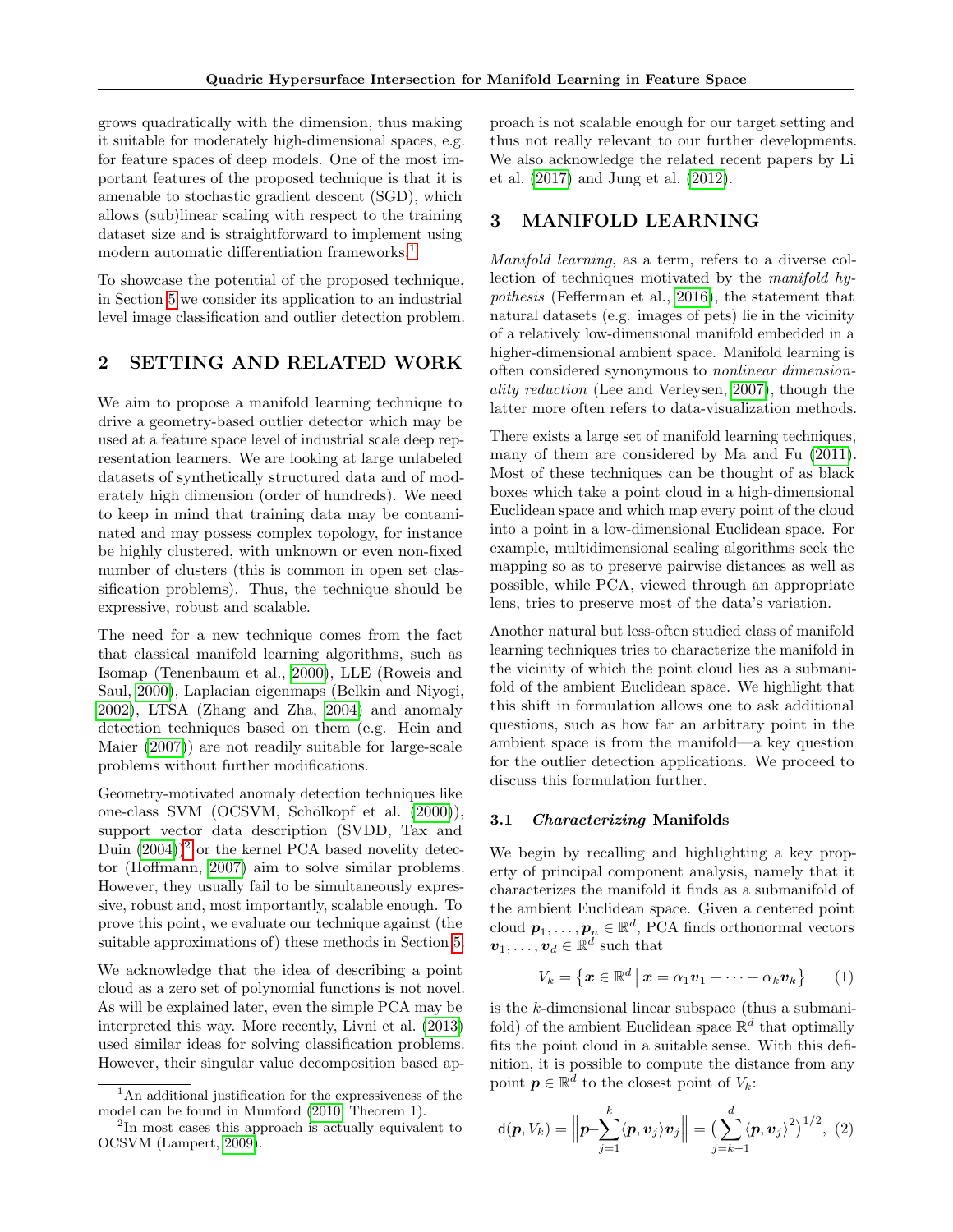<span id="page-2-4"></span>where  $\lVert \cdot \rVert$  and  $\langle \cdot, \cdot \rangle$  are standard Euclidean norm and inner product, respectively. In this sense, PCA explicitly characterizes the manifold through [\(1\)](#page-1-2). Hereinafter we use d to denote the geometric distance: for a subset  $X \subset \mathbb{R}^d$  and a point  $p \in \mathbb{R}^d$  this distance is given by

$$
\mathsf{d}(\boldsymbol{p}, X) = \inf_{\boldsymbol{x} \in X} \|\boldsymbol{p} - \boldsymbol{x}\|.\tag{3}
$$

PCA's way of characterizing a manifold is very convenient but relies on the fact that elements of a linear subspace can be represented as linear combinations of a finite collection of basis vectors, which does not directly extend to non-linear domains. However, one can modify this point of view, to make it more amenable to the non-linear setting by considering the linear subspace that PCA finds as the zero set of some vector-valued linear mapping. For a map  $\boldsymbol{F} : \mathbb{R}^d \to \mathbb{R}^l$  we set

$$
Z(\boldsymbol{F}) = \{ \boldsymbol{x} \in \mathbb{R}^d \, | \, \boldsymbol{F}(\boldsymbol{x}) = 0 \}.
$$
 (4)

Then we have  $V_k = Z(\boldsymbol{F}^{(k)})$  for  $\boldsymbol{F}^{(k)} : \mathbb{R}^d \to \mathbb{R}^{d-k}$ given by  $\boldsymbol{F}^{(k)}(\boldsymbol{x}) = (\langle \boldsymbol{x}, \boldsymbol{v}_{k+1} \rangle, \dots, \langle \boldsymbol{x}, \boldsymbol{v}_d \rangle).$  This is an instance of a very general way of representing a submanifold, as a zero set of some smooth function: rather than viewing a manifold as the span of a set of basis vectors, we can view a manifold as a solution to the system of equations  $Z(F) = 0$  for a suitable F.

By the preimage theorem (Milnor and Weaver, [1997,](#page-9-11) §2, Lemma 1), under mild technical assumptions on  $\bm{F}$ , we have that  $Z(F)$  is indeed a manifold.

In the following, we will rely on representing a manifold as a zero set of a function, thus shifting the problem of finding a manifold to the problem of finding a function.

Note that this representation is much more expressive (though less explicit) than representing a manifold as an image of  $\mathbb{R}^k$  under some function  $\mathbf{G} : \mathbb{R}^k \to \mathbb{R}^d$  as for the mapping  $G(\alpha_1, \ldots, \alpha_k) = \alpha_1 v_1 + \cdots + \alpha_k v_k$  in PCA. Although this method is widely used, for example in autoencoder neural networks, it can only represent manifolds that can be covered by a single chart: this prevents the accurate representation of, for instance, disconnected domains or of the simple sphere or torus.

# 4 INTERSECTIONS OF QUADRICS

As noted in the previous section, the k-dimensional submanifold of  $\mathbb{R}^{\overline{d}}$  that PCA finds from a point cloud  $\boldsymbol{p}_1, \dots, \boldsymbol{p}_n \in \mathbb{R}^d$  is a zero set  $Z(\boldsymbol{F}^{(k)})$  of some linear function  $\mathbf{F}^{(k)} : \mathbb{R}^d \to \mathbb{R}^{d-k}$ . If we look a little bit deeper at how this manifold is defined, we can see that  $\mathbf{F}^{(k)}$  solves the optimization problem

<span id="page-2-0"></span>
$$
F^{(k)} = \arg \min \sum_{j=1}^{n} d(p_j, Z(F^{(k)}))^2.
$$
 (5)

Set  $u_j = v_{j+k}$  for indices  $1 \leq j \leq d-k$ . Then  $\boldsymbol{F}^{(k)} = (f_1,..,f_{d-k})$  where  $f_j(\boldsymbol{x}) = \langle \boldsymbol{x},\boldsymbol{u}_j \rangle$  are linear polynomials with coefficients  $u_j \in \mathbb{R}^d$  such that vectors  $u_1, \ldots, u_{d-k}$  are orthonormal. It means that [\(5\)](#page-2-0) has to be optimized over  $d - k$  vectors  $u_j$  of dimension d under the constraint that they should form an orthonormal system. Expanding the distance in [\(5\)](#page-2-0) through [\(2\)](#page-1-3), we get a simple optimization problem which can either be solved exactly by computing the singular value decomposition (SVD) of a  $d \times n$  matrix, or approximately through gradient-based optimization.

We propose to extend this by considering quadratic polynomials  $f_j$  instead of the linear ones, as components of function  $\mathbf{F} = (f_1, \ldots, f_{d-k}).$ 

The zero set of a quadratic polynomial (polynomial of degree 2) is called a quadric hypersurface or simply a quadric. We consider linear polynomials and constants to be special cases of quadratic polynomials and similarly refer to their zero sets as quadrics. The word hypersurface is justified by the fact that in the non-degenerate case  $Z(f_i)$  are  $(d-1)$ -dimensional.<sup>[3](#page-2-1)</sup>

Moreover, the zero set  $Z(F)$ , which coincides with the intersection  $Z(\mathbf{F}) = Z(f_1) \cap \cdots \cap Z(f_{d-k})$  is usually a k-dimensional manifold. Intuitively, each of the  $d - k$ quadrics eliminates one dimension of the d-dimensional ambient space. We do not dwell here on a precise condition for intersection to be a k-dimensional manifold.

Quadrics in  $\mathbb{R}^2$  are conic sections: ellipses, hyperbolas and parabolas. However already in  $\mathbb{R}^3$  quadrics and their intersections may be much less trivial. This is illustrated on Figure [1.](#page-3-0) We refer the reader to the paper of Beale et al. [\(2016\)](#page-8-5) and to the references therein for a brief review of the previous work on the topic of fitting quadrics in low dimension, while proceeding to present an algorithm suitable for high dimension and large datasets.

#### <span id="page-2-3"></span>4.1 Fitting a Quadric Intersection

We start with the optimization problem [\(5\)](#page-2-0), which, at least in theory, is as applicable for intersections of quadrics as it is to linear subspaces (intersections of linear hypersurfaces). Any quadratic polynomial in  $\mathbb{R}^d$ can be written as

<span id="page-2-2"></span>
$$
f(x_1,...,x_d) = \sum_{i \le j} \alpha_{i,j} x_i x_j + \sum_i \alpha'_i x_i + \alpha'', \quad (6)
$$

where  $\alpha_{i,j}, \alpha'_i, \alpha'' \in \mathbb{R}$ . We denote the vector of its coefficients by  $\mathbf{v}(f) = (\alpha_{1,1}, ..., \alpha_{d,d}, \alpha'_1, ..., \alpha'_d, \alpha'')^\top \in \mathbb{R}^D$ ,

<span id="page-2-1"></span><sup>3</sup>A quadric is non-degenerate if the Hessian matrix of the homogenization  $f^{\text{hom}}(x_1,\ldots,x_{d+1})$  =  $x_{d+1}^2 f(x_1/x_{d+1}, \ldots, x_d/x_{d+1})$  of the corresponding polynomial  $f$  is non-singular. In this case the quadric is a smooth algebraic variety and thus a manifold of dimension  $d-1$  (Harris, [2013,](#page-8-6) Example 3.3).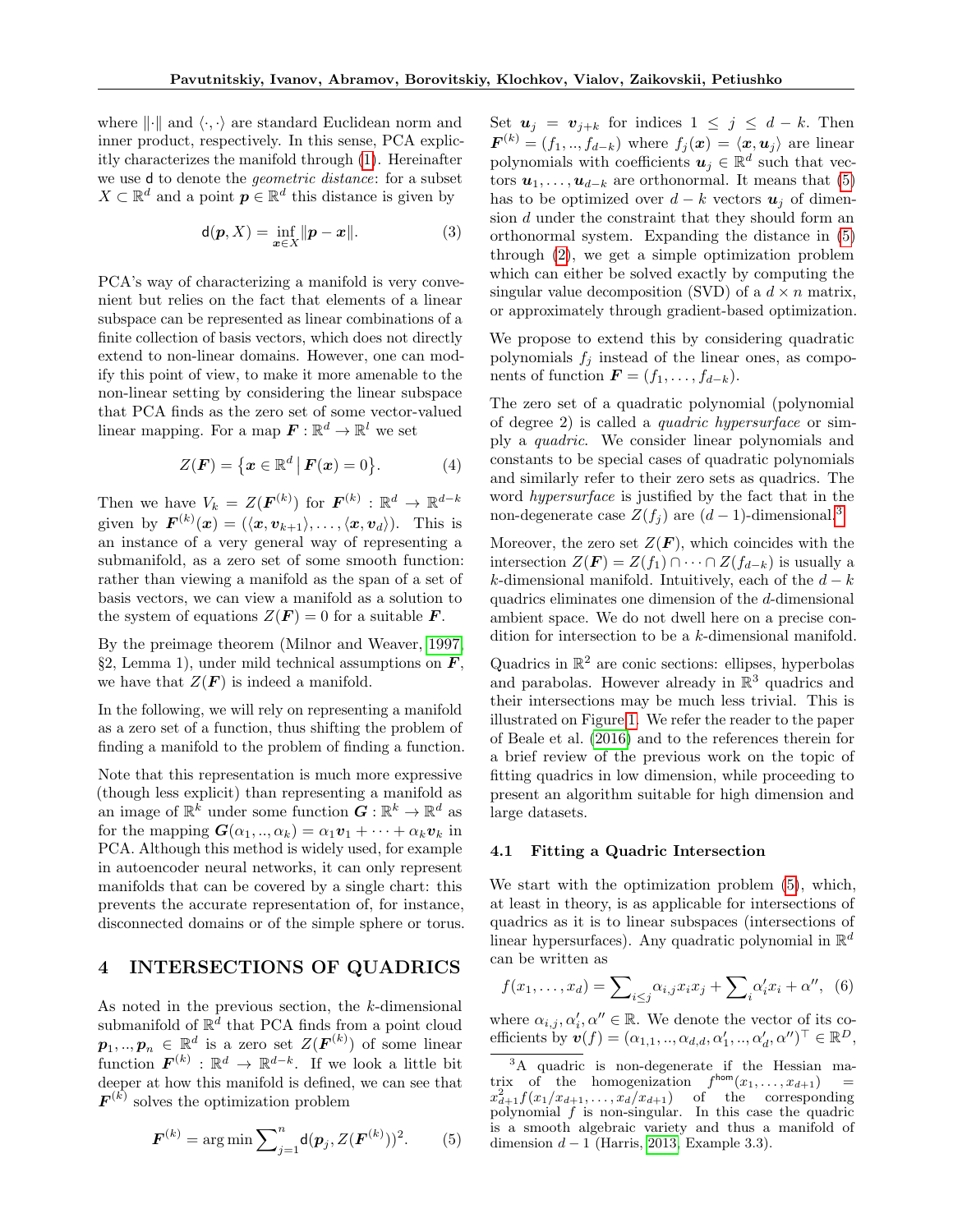<span id="page-3-3"></span><span id="page-3-0"></span>

Figure 1: Examples of quadrics and their intersections in  $\mathbb{R}^3$ . Two quadric surfaces are depicted by two meshes, each with its own color. The dark blue line portrays their intersection. From left to right: the intersection of an elliptic paraboloid with a hyperbolic cylinder; the intersection of an elliptic cone with an elliptic cylinder; the intersection of a hyperbolic hyperboloid and a hyperbolic paraboloid.

where  $D = (d^2 + 3d)/2 + 1$  is the number of monomials of degree  $\leq 2$  in d variables. Thus the intersection of quadrics  $Z(f_1), \ldots, Z(f_m)$  is determined by m vectors  $\mathbf{v}(f_1), \ldots, \mathbf{v}(f_m)$ , similarly to how a linear subspace is determined by the basis vectors in PCA.

The intersection of quadrics  $Z(F)$  does not change if we make a replacement  $f_i \mapsto af_i$  for  $a \neq 0$  or  $f_i \mapsto f_i + af_j$ for any  $a \in \mathbb{R}$  and  $i \neq j$ , which is quite clear from viewing the  $Z(\mathbf{F})$  as the solution set of a system of equa-tions. Moreover, the problem [\(5\)](#page-2-0) per se has  $\mathbf{F}(x) \equiv 0$ for a trivial solution that corresponds to the whole  $Z(\mathbf{F}) = \mathbb{R}^d$ . To handle both of these issues we need to introduce some constraints. We therefore look for an orthonormal collection of quadratic polynomials with respect to some inner product, the most simple of which is the standard inner product of vectors  $\mathbf{v}(f_1), \ldots, \mathbf{v}(f_m)$ .

It turns out though that optimization problem [\(5\)](#page-2-0) is very hard to solve for quadrics: computing even a single  $d(p_j, Z(f_k))$  is a (computationally) hard problem because projecting a point onto a quadric is nontrivial. A number of approximations have therefore been proposed (Taubin, [1991;](#page-9-12) Taubin, [1993\)](#page-9-13) such as  $d_{\text{alg}}(\boldsymbol{p}_j, Z(f_k)) := |f_k(\boldsymbol{p}_j)|,$ called the *algebraic* distance.<sup>[4](#page-3-1)</sup> Approximating  $\mathsf{d}(\bm{p}_j,Z(\bm{F})) \approx \left(\sum_{k=1}^m \bigl|f_k(\bm{p}_j)\bigr|^2\right)^{1/2}$ , gives the optimization problem  $(\delta_{kl}$  is the Kronecker delta):

<span id="page-3-2"></span>
$$
(f_1, \ldots, f_m) = \underset{\substack{\langle \mathbf{v}(f_k), \mathbf{v}(f_l) \rangle = \delta_{kl} \\ \text{for } k, l = 1, \ldots, m}}{\arg \min} \sum_{j=1}^n \sum_{k=1}^m \left| f_k(\mathbf{p}_j) \right|^2.
$$
 (7)

In Appendix [A.1](#page-10-0) we show that the problem [\(7\)](#page-3-2) is deeply related to the polynomial kernel PCA. Despite this connection, we view this problem from a different angle and propose a simple yet fruitful idea of solving [\(7\)](#page-3-2) by applying stochastic gradient descent to perform unconstrained optimization of the corresponding Lagrangian, treating the Lagrange multiplier as a tunable hyperparameter. Building on this idea, we proceed to improve this approach. But first, we discuss its downsides.

Discussion The problem [\(7\)](#page-3-2) has a number of downsides. First, the algebraic distance is a poor approximation of the geometric distance. In practice, this may result in artifacts and unstable behavior of gradientbased optimization. Second, the technique's deep connection to PCA suggests that it may be very sensitive to outliers, similar to how PCA is (Candès et al., [2011\)](#page-8-8). Finally, the optimization problem [\(7\)](#page-3-2) does not reflect well the geometric structure of the manifold learning problem as it is non-equivariant in the following sense. If  $f_1, \ldots, f_m$  is an orthonormal collection of quadratic polynomials and  $\theta : \mathbb{R}^d \to \mathbb{R}^d$  is an isometry, then the collection  $f_1 \circ \theta, \ldots, f_m \circ \theta$  can fail to solve the optimiza-tion problem [\(7\)](#page-3-2) for the point cloud transformed by  $\theta$ (see Appendix [A.3\)](#page-11-0). Below we address these downsides and present a new technique for fitting an intersection of quadrics to a point cloud.

#### 4.2 Loss Function

In Taubin [\(1993\)](#page-9-13), a notion  $d_k(p, Z(f))$  of approximation distance of order  $k$  is defined, building upon the idea of k-th order Taylor approximation. This distance coincides with the only non-negative root of a certain polynomial  $c_0 + c_1 t + \cdots + c_k t^k$  of degree k, whose coefficients depend on partial derivatives of f in  $p$ —full details are given in Appendix [A.4.](#page-11-1) One particularly popular approximation of a distance is the distance of order 1 given by  $d_1(p, Z(f)) = |f(p)|/||\nabla f(p)||$ . For a quadratic polynomial  $f$ , the  $k$ -distance coincides with the 2-distance for  $k \geq 2$ . Moreover, there is a simple

<span id="page-3-1"></span><sup>4</sup>A number of techniques in the literature may be linked to the algebraic distance, e.g. Coope [\(1993\)](#page-8-7).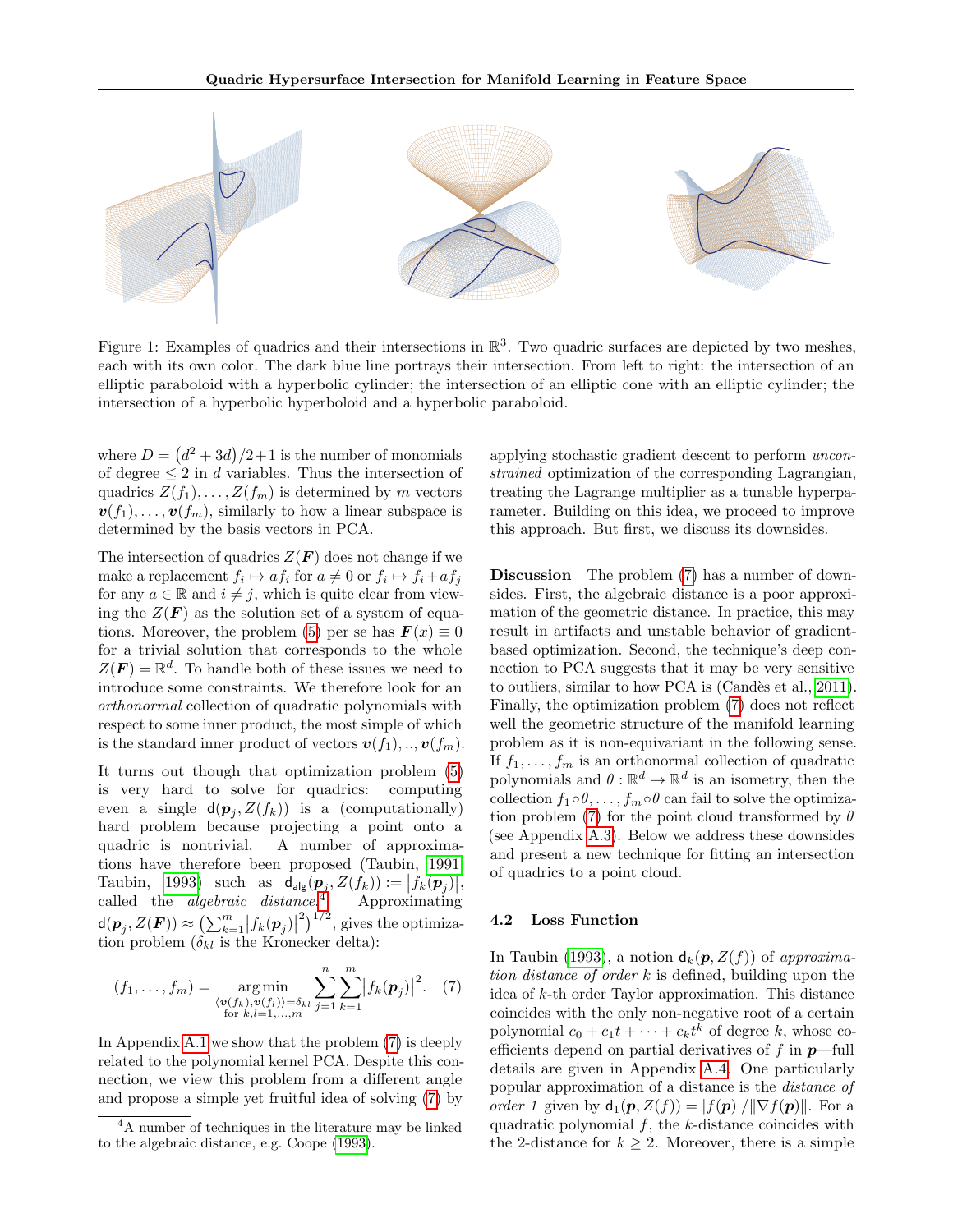<span id="page-4-4"></span>explicit formula for the 2-distance:

$$
\mathsf{d}_2(\mathbf{p}, Z(f)) = \left(\sqrt{h^2 + |f(\mathbf{p})| \|f\|_{HS}} - h\right) / \|f\|_{HS}, \tag{8}
$$

where  $h = \|\nabla f(\mathbf{p})\|/2$ , and  $\|f\|_{HS}$  is a certain Hilbert– Schmidt norm defined in [\(12\)](#page-4-0) below.

The distance of order 2 gives a better approximation of the geometric distance in a number of ways. Firstly, it is, in contrast to the algebraic distance, equivariant. More precisely, for isometries  $\theta : \mathbb{R}^d \to \mathbb{R}^d$  we have

$$
\mathsf{d}_2(\theta(\mathbf{p}), Z(f \circ \theta)) = \mathsf{d}_2(\mathbf{p}, Z(f)). \tag{9}
$$

The proof of this fact can be found in Appendix [A.5.](#page-12-0) Secondly, it is majorized by the geometric distance

<span id="page-4-1"></span>
$$
\mathsf{d}_2(\boldsymbol{p}, Z(f)) \leq \mathsf{d}(\boldsymbol{p}, Z(f)),\tag{10}
$$

(see Taubin [\(1991,](#page-9-12) §6)) while  $d_{\mathsf{alg}}$  and  $d_1$  are not, the latter may even be infinite. This limits the contribution of outliers to the optimization objective and thus facilitates robustness. Indeed, Equation [\(10\)](#page-4-1) shows that the 2-distance cannot be arbitrarily large for points that are not geometrically far away from the manifold. This is an advantage over 1-distance: at every point where the gradient  $\nabla f$  vanishes, 1-distance from the quadric  $Z(f)$  to this point will be infinite. Thirdly and lastly, this distance is simple to compute. Hence, for quadrics, the distance of order 2 constitutes the optimal candidate approximation of the geometric distance.

Recall that in order to define a new optimization objective, we have to approximate the distance  $d(p, Z(F))$ for  $\mathbf{F} = (f_1, ..., f_m)$ , not just the distance  $\mathsf{d}(\mathbf{p}, Z(f_k))$ . In the original optimization problem [\(7\)](#page-3-2), we used the  $l^2$ -based term  $\left(\sum_{k=1}^m |d_{\text{alg}}(p, Z(f_k))|^2\right)^{1/2}$  as a proxy for  $d(\mathbf{p}, Z(\mathbf{F}))$ . Here, we suggest to use the  $l^1$ -based term  $\sum_{k=1}^{m} |\mathsf{d}_2(\mathbf{p}, Z(f_k))|$ , based on the consideration that  $l^1$ loss is more robust to outliers than the squared  $l^2$ -loss. This change also leads to equivariance of the objective, as equivariance of each term of the sum implies equivariance of the whole sum.

#### 4.3 Constraints

By replacing  $d_{alg}$  with  $d_2$ , we have made the optimization objective equivariant with respect to the action of the Euclidean group. Unfortunately, the coefficientwise inner product for quadratic polynomials is not equivariant and the constrained optimization problem still exhibits geometrically unnatural behavior. To resolve this, we suggest an inner product for quadrics such that the constraint of orthonormality with respect to it makes the whole optimization problem equivariant.

Any quadratic polynomial  $f$  can be represented in form

<span id="page-4-5"></span>
$$
f(x) = x^{\top} A x + b x + c,
$$
 (11)

where **A** is a symmetric  $d \times d$  matrix, b is a row vector,  $c \in \mathbb{R}$ . If  $f(x_1, ..., x_d) = \sum_{i \leq j} \alpha_{i,j} x_i x_j + \sum_i \alpha'_i x_i + \alpha'',$ as in [\(6\)](#page-2-2) then  $\mathbf{A}_{i,i} = \alpha_{i,i}$  and  $\mathbf{A}_{i,j} = \mathbf{A}_{j,i} = \alpha_{i,j}/2, i < j$ . If  $f$  and  $g$  are quadratic polynomials with correspond-

ing symmetric matrices A and B, we define their Hilbert–Schmidt (degenerate) inner product as the Hilbert–Schmidt inner product of their matrices

<span id="page-4-0"></span>
$$
\langle f, g \rangle_{HS} = \sum_{i,j} \mathbf{A}_{ij} \mathbf{B}_{ij}, \quad ||f||_{HS} = \sqrt{\langle f, f \rangle_{HS}}. \tag{12}
$$

This inner product is degenerate in the sense that the corresponding norm  $||f||_{HS}$  is actually only a seminorm, i.e.  $||f||_{HS} = 0$  does not imply  $f = 0$ , this is because it vanishes on polynomials of degree  $\leq 1$ . A collection of quadratic polynomials  $f_1, \ldots, f_m$  is called HS-orthonormal if it is orthonormal with respect to the Hilbert–Schmidt inner product. In particular, an HS-orthonormal collection of quadratic polynomials consists only of polynomials of degree 2.[5](#page-4-2)

It is easy to check (see Appendix [A.6](#page-12-1) for details) that this inner product is equivariant with respect to the action of the Euclidean group. Specifically, for any isometry  $\theta : \mathbb{R}^d \to \mathbb{R}^d$  the following holds:

$$
\langle f, g \rangle_{HS} = \langle f \circ \theta, g \circ \theta \rangle_{HS}.
$$
 (13)

If we define the weighted vector of coefficients by  $\tilde{\boldsymbol{v}}(f) = (\alpha_{1,1}, \alpha_{1,2}/\sqrt{2}, \ldots, \alpha_{d-1,d}/\sqrt{2}, \alpha_{d,d})^{\top}, \quad \text{where}$ all coefficients that correspond to the non-diagonal all coefficients that correspond to the non-diagonal<br>entries of A are divided by  $\sqrt{2}$ , then, we have  $\langle f, g \rangle_{HS} = \langle \tilde{\boldsymbol{v}}(f), \tilde{\boldsymbol{v}}(g) \rangle$ , with the regular Euclidean inner product on the right-hand side.

There is a number of ways to enforce orthonormality of  $\tilde{\boldsymbol{v}}(f_1), \ldots, \tilde{\boldsymbol{v}}(f_m)$ . The problem is wellstudied in the context of orthogonality of filters inside layers of neural networks (Bansal et al., [2018\)](#page-8-9). We propose to use the soft orthogonality regularization term  $\|\tilde{V}(\boldsymbol{F})^T\tilde{V}(\boldsymbol{F}) - I\|_{HS}^2$ , where  $V(\mathbf{F}) = (\tilde{\mathbf{v}}(f_1), \dots, \tilde{\mathbf{v}}(f_m))$  is a  $d(d+1)/2 \times m$ matrix, whose columns are  $\tilde{\boldsymbol{v}}(f_i)$ .

### <span id="page-4-3"></span>4.4 Summary: an Outlier-robust and Equivariant Algorithm

Assume that we have a cloud of points  $\boldsymbol{p}_1,\ldots,\boldsymbol{p}_n\in\mathbb{R}^d$ and we want to find  $m$  quadratic polynomials  $f_1, \ldots, f_m$  so that this cloud lies close to the intersection of quadrics  $Z(f_1) \cap \cdots \cap Z(f_m)$ . Recalling that  $\delta_{kl}$  denotes the Kronecker delta, we formally pose

<span id="page-4-2"></span><sup>5</sup>Note that such a collection can still be used to represent a linear subspace, simply because a linear equation of form  $f(x) = 0$  may be transformed into the quadratic equation  $f(x)^2 = 0$  with the same solution.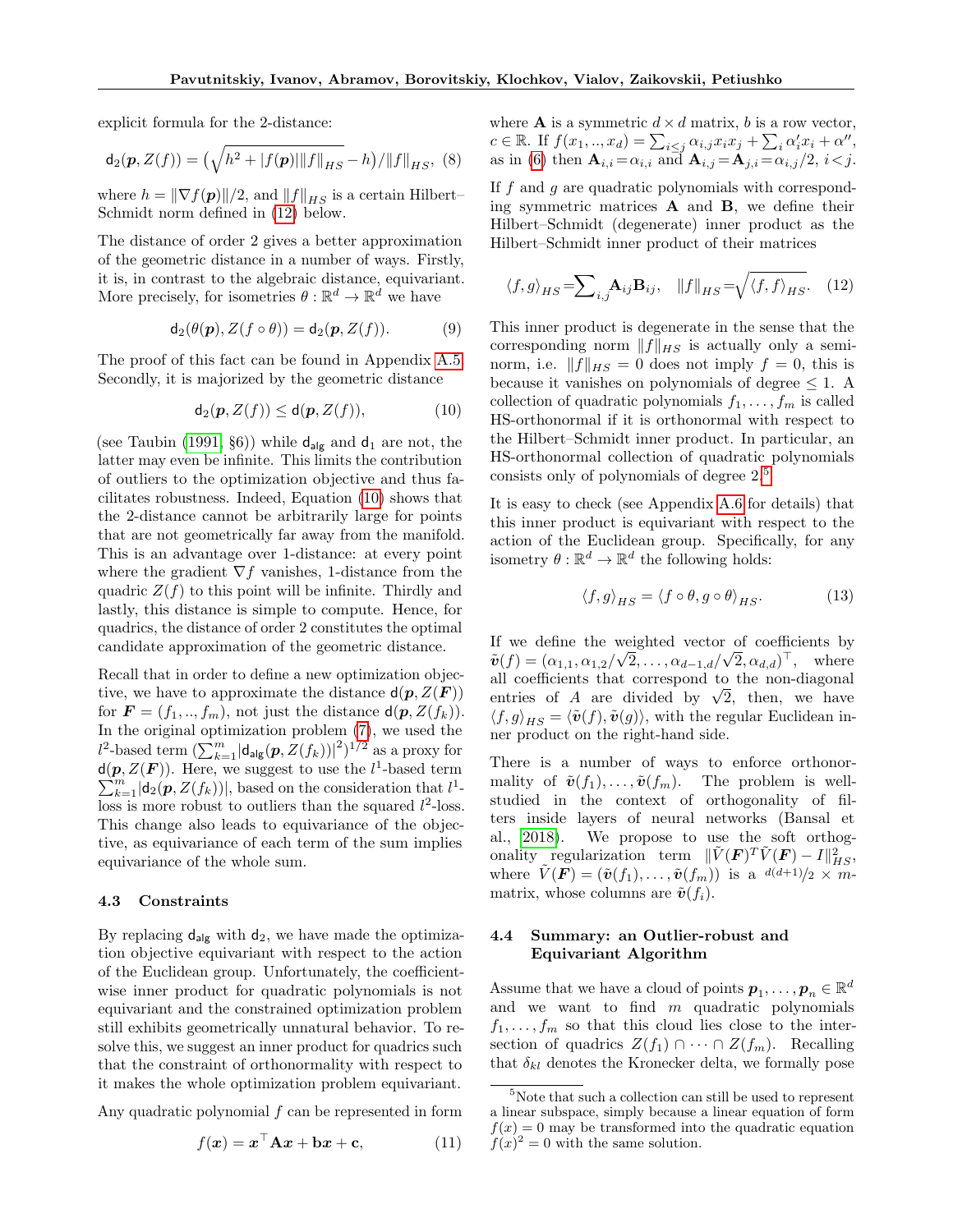the optimization problem as follows

<span id="page-5-1"></span>
$$
(f_1,..,f_m) = \underset{\substack{\langle f_k, f_l \rangle_{HS} = \delta_{kl} \\ \text{for } k,l=1,...,m}}{\arg \min} \sum_{j=1}^n \sum_{k=1}^m \left| \mathbf{d}_2(\mathbf{p}_j, Z(f_k)) \right|, (14)
$$

where each of m quadrics  $f_k$  is represented by the Ddimensional vector of its coefficients. Since both the optimization objective and the constraints are equivariant, the whole optimization problem is equivariant: if quadrics  $f_1, \ldots, f_m$  solve the optimization problem above, then for any isometry  $\theta : \mathbb{R}^d \to \mathbb{R}^d$  the collection  $f_1 \circ \theta, \ldots, f_m \circ \theta$  solves the same optimization problem for the transformed point cloud  $\theta(\mathbf{p}_1), \dots, \theta(\mathbf{p}_n)$ .

Compared to the optimization problem [\(7\)](#page-3-2), closely related to the polynomial kernel PCA, problem [\(14\)](#page-5-1) facilitates robustness and is equivariant.<sup>[6](#page-5-2)</sup> This is due to a finer distance approximation and  $l^1$ -averaging in the loss and due to Hilbert–Schmidt equviariant constraints. The latter is shown theoretically in Appendix [A.6](#page-12-1) and the former is illustrated by a toy example in Section [5.1.](#page-5-3)

In practice, we employ a soft constraint incorporated into the loss that is given by the Lagrangian<sup>[7](#page-5-4)</sup>

<span id="page-5-8"></span>
$$
\sum_{j=1}^{n} \sum_{k=1}^{m} |d_2(\mathbf{p}_j, Z(f_k))| + \lambda \left\| \tilde{V}(\mathbf{F})^T \tilde{V}(\mathbf{F}) - I \right\|_{HS}^2, (15)
$$

where  $\tilde{V}(F)$  is as above and  $\lambda$  is a hyperparameter. We solve this via the stochastic gradient descent over the  $D \times m$ -dimensional set of quadric coefficients. Thanks to this, we have (sub)linear scaling with respect to data size and ease of implementation—another two key features of the approach.

#### 4.5 Out-of-distribution Detection

Assuming a moderately high (order of hundreds) dimensional feature space, we may fit an intersection of quadrics to the feature embeddings of the training data, as described in the previous section. The assumption that the embeddings lie close to the found manifold suggests the distance to manifold as a natural outlier score.

Since it is computationally difficult to evaluate this distance exactly, we suggest using the same approximation that was utilized for training. Specifically, we define the outlier score  $o(p)$  of an arbitrary point p in the embedding space by

$$
\mathbf{o}(\mathbf{p}) = \frac{1}{m} \sum_{k=1}^{m} \mathbf{d}_2(\mathbf{p}, Z(f_k)), \tag{16}
$$

where  $f_1, \ldots, f_m$  are the quadratic polynomials that define the found manifold. This average, while easy to compute, may serve as an effective out-of-distribution score. In Section [5.2](#page-6-0) we evaluate the performance of the out-of-distribution detector built upon it.[8](#page-5-5)

#### <span id="page-5-7"></span>4.6 Similarity Robustification

The most natural way to incorporate the geometric structure of a manifold into the similarity measurement procedure is to use the geodesic distance of the manifold as the new dissimilarity function. Unfortunately though, computing the geodesic distance between a pair of points on the intersection of quadrics is a difficult problem rendering such an approach impractical.

On the other hand, a different approach can be used to improve a given (dis)similarity metric (e.g. Euclidean) using the found geometric structure. Namely, by incorporating the information of the outlierness into the similarity function, we can make classification more robust. For instance, we can modify a similarity function s by declaring the outliers dissimilar to anything:

<span id="page-5-6"></span>
$$
s_h(\boldsymbol{x}, \boldsymbol{y}) = \begin{cases} s(\boldsymbol{x}, \boldsymbol{y}), & \max(\mathsf{o}(\boldsymbol{x}), \mathsf{o}(\boldsymbol{y})) < t, \\ 0, & \max(\mathsf{o}(\boldsymbol{x}), \mathsf{o}(\boldsymbol{y})) \ge t, \end{cases} \tag{17}
$$

where  $t$  is a threshold hyperparameter balancing precision and recall and  $s_h$  is the new robustified similarity. This approach is evaluated in Section [5.2](#page-6-0) along with the out-of-distribution detector described above.

Apart from the empirical results from Section [5,](#page-5-0) the robustification given by [\(17\)](#page-5-6) is supported by the observation that the similarity between outliers is often abnormally large. This may be seen as a consequence of deep feature extractors' inability to distinguish the out-of-distribution samples.

### <span id="page-5-0"></span>5 EXPERIMENTS

#### <span id="page-5-3"></span>5.1 Toy Example

To illustrate the robustness of the proposed technique we study a toy example. Consider the curve shaped like a seam line of a tennis ball, given by the parametrization

$$
x = a\cos t + b\cos 3t, \quad y = a\sin t - b\sin 3t, \quad (18)
$$

$$
z = 2\sqrt{ab} \sin 2t
$$
, with  $a = 0.8, b = 0.2$ , (19)

and take a cloud of 100 points generated by adding normally distributed noise to random points on the

<span id="page-5-2"></span> $6$ Non-equivariance of the original kernel PCA optimization problem [\(7\)](#page-3-2) is shown in Appendix [A.3.](#page-11-0)

<span id="page-5-4"></span><sup>7</sup>For an additional discussion on the choice of the regularization see Appendix [B.5.](#page-13-0)

<span id="page-5-5"></span><sup>8</sup>Note that this score may alternatively be viewed as the combined score of the ensemble of simple out-of-distribution detectors induced by individual quadrics.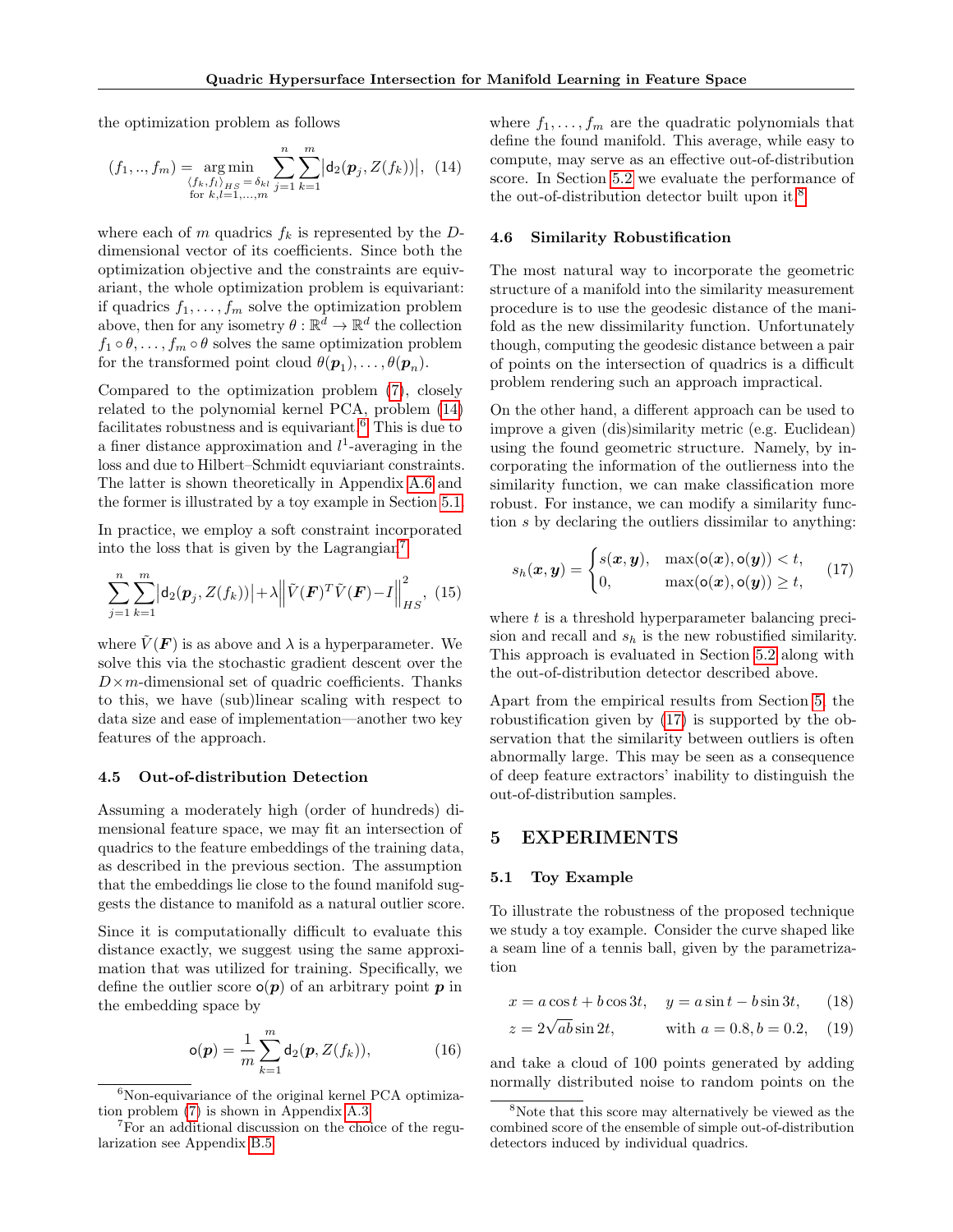<span id="page-6-4"></span><span id="page-6-1"></span>

Figure 2: The point cloud of 99 points is generated by adding Gaussian noise to random points lying on the ground truth curve. A random outlier (under the arrow) having twice the norm of the points on the curve is then added to the point cloud. The ground truth (a), the fit corresponding to the exact solution of the optimization problem [\(7\)](#page-3-2) from Section [4.1](#page-2-3) computed by means of kernel PCA with quadratic kernel (b) and the fit of the proposed technique summarized in Section [4.4](#page-4-3) (c) are shown.

curve. The curve, a contaminated point cloud and results of application of both the kernel PCA related basic approach from Section [4.1](#page-2-3) and the new proposed technique are illustrated on Figure [2.](#page-6-1) In this Figure the kernel PCA based approach is virtually equivalent (see Appendix [A.1](#page-10-0) for the details) to minimizing the  $l_2$ -norm of the algebraic distances with Euclidean orthonormality constraints, while the proposed technique utilizes  $l_1$ -norm minimization of the 2-distances with the Hilbert-Schmidt orthonormality constraints.

#### <span id="page-6-0"></span>5.2 Outlier Detection for Face Recognition

We consider an image classification pipeline consisting of a face detection and alignment algorithm (MTCNN, Xiang and Zhu [\(2017\)](#page-9-14)), deep feature extractor (Arc-Face, Deng et al. [\(2019\)](#page-8-10)) and cosine similarity based classifier. The feature extractor used was trained on the variation of the MS1M dataset (Guo et al., [2016\)](#page-8-11).<sup>[9](#page-6-2)</sup> In this setting, we fit a quadric intersection manifold to  $\approx 6 \cdot 10^6$  feature space embeddings of photos from the same dataset. The embeddings lie in the 512 dimensional space. Details of the test datasets construction and respective licences are discussed in Appendix [B.](#page-12-2) We then measure the performance of the quadric intersection based outlier detector and the performance of the cosine similarity improved by penalizing the outliers detected by it as by Section [4.6.](#page-5-7) The quadric based approach is compared to various geometry-based outlier detectors such as principal component analysis (PCA), kernel principal component analysis for novelty detection (KPCA-ND, Hoffmann [\(2007\)](#page-8-2)) with RBF kernel and kernel one-class support vector machine (OCSVM, Schölkopf et al. [\(2000\)](#page-9-3)) with degree 3 polynomial kernel.<sup>[10](#page-6-3)</sup> In all these approaches we normalize the embeddings as a preprocessing step. Finally, we compare our technique to the approach based on the embedding norm (NORM), that is motivated by recent work of Yu et al. [\(2020\)](#page-9-15) that shows that in the face recognition domain, the norm of an embedding might carry some information on the image outlierness.

Motivated by a simple ablation study (see details in Appendix [B.4\)](#page-13-1), we fit the intersection of 100 quadrics (we refer to this approach as Q-FULL) and a 170-dimensional PCA plane to data. Additionally, to showcase the advantages of the proposed technique over the basic idea from Section [4.1,](#page-2-3) we fit the intersection of 100 quadrics by applying SGD to solve the kernel PCA related optimization problem [\(7\)](#page-3-2), we refer to this approach as Q-BASE. Since the naïve kernel PCA scales cubically with respect to data size, to use the RBF-based KPCA-ND we need to resort to approximations. Specifically, we utilize 300 random Fourier features (Rahimi and Recht, [2008\)](#page-9-16) to approximate the implicit feature map. OCSVM does not scale favorably with data size as well, thus we train it on a subsample of size  $8 \cdot 10^4$  of the full training data. To examine our method in the low-data regime we also consider an intersection of 30 quadrics fit to the same subsample of size  $8 \cdot 10^4$  of the data, we refer to this as Q-SUB.

Fitting an intersection of 100 quadrics took us 72 hours on a pair of Quadro RTX 8000 GPUs, using an unoptimized implementation, for both methods Q-BASE and Q-FULL. The resulting (weights of the) quadric intersection models occupy around 50MB each.

Outlier Detection We construct a contaminated dataset by mixing the in-distribution photos from one of the special face recognition datasets with the out-of-

<span id="page-6-2"></span><sup>&</sup>lt;sup>9</sup>We used the MS1M-ArcFace dataset from [https:](https://github.com/deepinsight/insightface/wiki/Dataset-Zoo) [//github.com/deepinsight/insightface/wiki/Dataset-Zoo.](https://github.com/deepinsight/insightface/wiki/Dataset-Zoo) In the sequel, for outliers we use the Anime-Faces dataset from [https://github.com/bchao1/Anime-Face-Dataset.](https://github.com/bchao1/Anime-Face-Dataset)

<span id="page-6-3"></span> $10$ In our setting, OCSVM is also equivalent to support vector data description (Lampert, [2009\)](#page-9-7).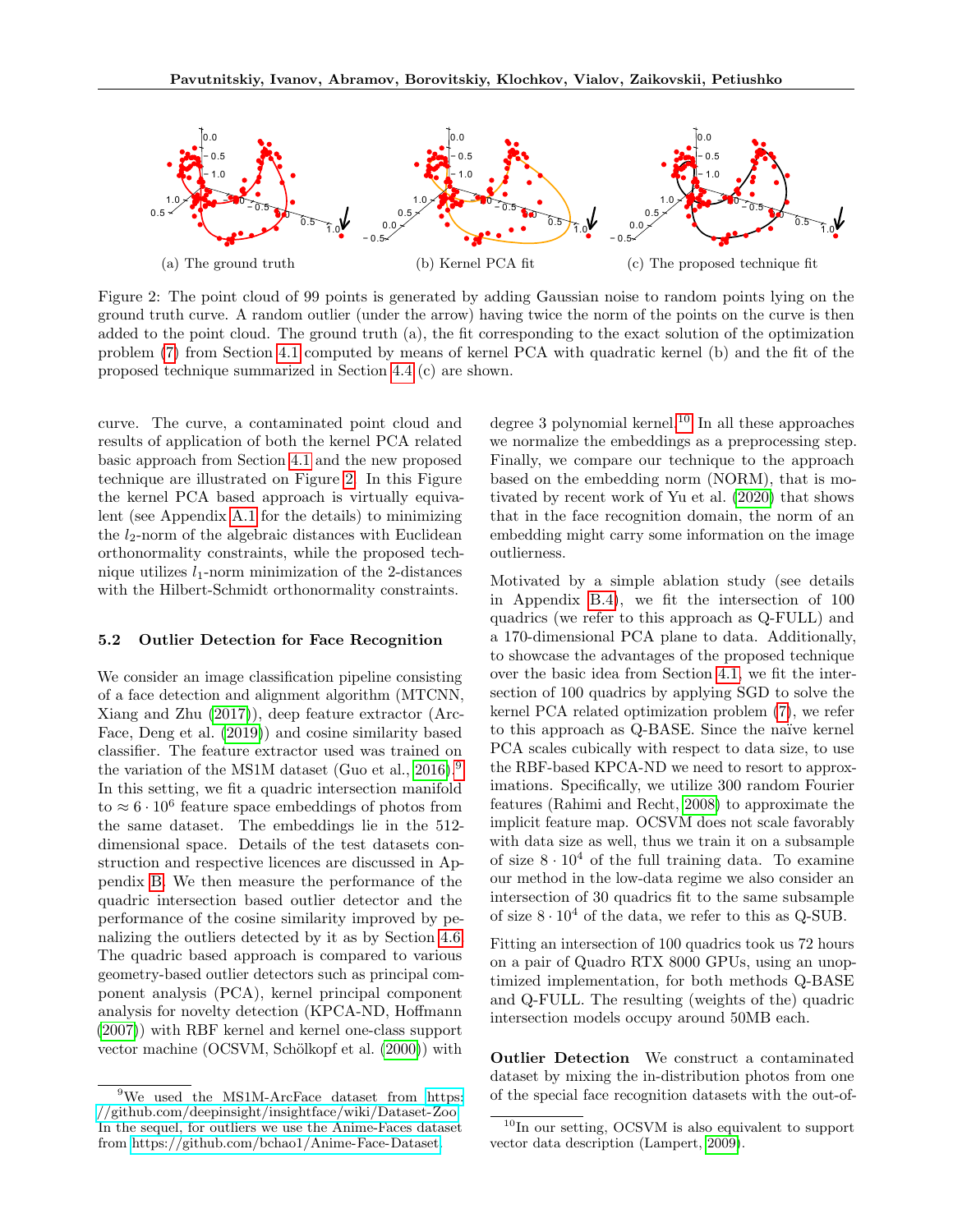<span id="page-7-2"></span><span id="page-7-0"></span>Table 1: The AUC-ROC scores for different feature space outlier detectors described in the main text. For the larger datasets (all except CPLFW and CALFW) the order of standard deviation was estimated from 10 random subsamplings. For OCSVM the standard deviation is of order  $10^{-2}$ , while for all other methods it does not exceed a number of order  $10^{-3}$ . Here (a), (b), (c), (d), (e) correspond respectively to Kemelmacher-Shlizerman et al. [\(2016\)](#page-8-12), Cao et al. [\(2018\)](#page-8-13), Karras et al. [\(2019\)](#page-8-14), Zheng and Deng [\(2018\)](#page-9-17), Zheng et al. [\(2017\)](#page-9-18). (b) has been taken from [https://github.com/deepinsight/insightface/wiki/Dataset-Zoo.](https://github.com/deepinsight/insightface/wiki/Dataset-Zoo)

| Dataset      | Q-FULL | <b>PCA</b> | Q-BASE | KPCA-ND | Q-SUB | <b>OCSVM</b> | <b>NORM</b> |
|--------------|--------|------------|--------|---------|-------|--------------|-------------|
| MS1M-ArcFace | 0.97   | 0.89       | 0.95   | 0.66    | 0.82  | 0.71         | 0.75        |
| MegaFace (a) | 0.89   | 0.81       | 0.87   | 0.73    | 0.76  | 0.76         | 0.74        |
| VGGFace2 (b) | 0.96   | 0.88       | 0.94   | 0.70    | 0.81  | 0.83         | 0.75        |
| FFHQ(c)      | 0.93   | 0.90       | 0.92   | 0.71    | 0.82  | 0.85         | 0.72        |
| CPLFW(d)     | 0.93   | 0.81       | 0.91   | 0.67    | 0.73  | 0.82         | 0.75        |
| CALFW<br>(e) | 0.98   | 0.88       | 0.95   | 0.71    | 0.79  | 0.84         | 0.70        |

distribution photos in the approximate ratio of 99 to 1. The out-of-distribution photos contain 235 manually picked photos from the CPLFW dataset (Zheng and Deng, [2018\)](#page-9-17) where a face cannot be uniquely recognized by a human (e.g. photos of people in hockey helmets, photos with multiple faces) and 235 images from the Anime-Faces dataset<sup>7</sup> aligned by the MTCNN. See the resulting AUC-ROC values for different detectors in Table [1.](#page-7-0)

Similarity Robustification Here we evaluate performance of the similarity-based classifier with robustified similarity function. All robustification methods are based upon the equation [\(17\)](#page-5-6): the outlier score from the corresponding detector is used for thresholding the similarity between given embeddings. For the test scenario we consider the previously-mentioned Cross-Posed Labeled Faces in the Wild (CPLFW) dataset which is considered particularly challenging due to the presence of the pictures that cannot be recognized even by a human (which we consider as outliers). Performance is measured in terms of the identification rate, which can be understood as the true positive rate of the similarity-based classifier solving an identification problem in the presence (Full IR) or in the absence (IR) of distractors taken from the MegaFace dataset, see details in Appendix [B.3.](#page-13-2)

Both CPLFW and MegaFace are split in two halves. The first half is used for choosing the threshold hyperparameter  $t$  and the other half is used to measure performance (in terms of the identification rate). The Full IR and IR corresponding to each of the robustification methods is presented in Table [2.](#page-7-1) Q-FULL, Q-BASE and NORM perform similarly in this experiment, outperforming other methods.

#### 5.3 Discussion and Method Limitations

Quadric based techniques behave favorably in both the outlier detection and similarity metric robustification problems, improving on the classic baselines. The norm based approach turns out to be a stronger competitor, which is not surprising given that it is specialized to the setting at hand. Our approach, which is generic, matches its performance in similarity metric robustification, and improves upon its performance in outlier detection. The performance of the Q-SUB approach reveals the limitation of our approach: in the low-data regime quadrics-based model is outperformed by the classical geometry-based outlier detection approaches. This is to be expected though, as the proposed technique is designed for use within the big data domain.

# 6 CONCLUSION

We describe a manifold learning technique based on fitting an intersection of quadrics to a point cloud. To make the problem of fitting a quadric intersection to data tractable, we start from the simplest possible approximate formulation that turns out to be deeply related to the polynomial kernel PCA. Analysing its downsides, we proceed to introduce a number of im-

<span id="page-7-1"></span>Table 2: Effect of the various modifications of similarity on the identification rate. Methods names are as in Table [1.](#page-7-0) False positive rate is fixed to 10<sup>−</sup><sup>5</sup> . The corresponding threshold hyperparameters are given in Appendix [B.5.](#page-13-0)

|              |      |               |      |      | Metric Initial Q-FULL PCA Q-BASE KPCA-ND Q-SUB OCSVM NORM |      |      |      |
|--------------|------|---------------|------|------|-----------------------------------------------------------|------|------|------|
| Full IR 0.61 |      | 0.67          | 0.65 | 0.63 | 0.59                                                      | 0.61 | 0.64 | 0.67 |
| IR.          | 0.66 | $0.74$ $0.72$ |      | 0.69 | 0.64                                                      | 0.66 | 0.70 | 0.75 |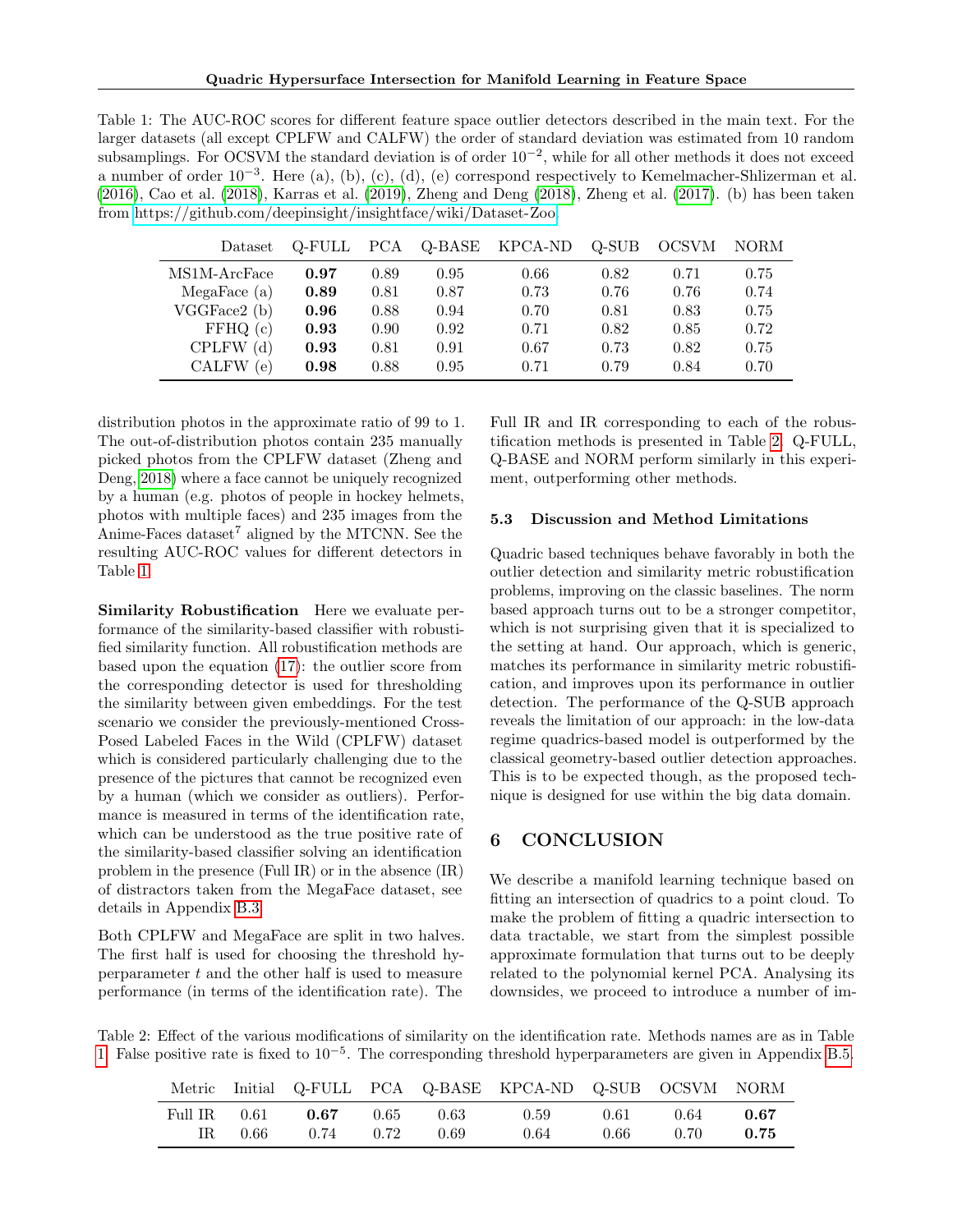provements to the formulation that promote robustness and equivariance. The resulting optimization problem is tractable in moderately high dimension, such as the feature space of a deep representation learning model, is amenable to minibatch training, and thus scales well with respect to point cloud size. The learned quadric intersection can be used to define an outlier score and to improve a given similarity metric. We demonstrate and benchmark the proposed approach empirically on an open set image classification task.

#### 6.1 Societal impact

The paper is mainly theoretical, presenting a new manifold learning technique suitable for modern application settings, mainly outlier detection and similarity metric improvement at the feature space level of deep representation learning models. The pipelines based on these models are widespread in computer vision and natural language processing where the scalability of the proposed technique allows it to be used as a drop in solution in a wide range of industrial applications.

As the main application of the approach is in the domain of anomaly detection, technique may be used to increase reliability of existing pipelines. Our experiments have shown that our technique may be used to improve the identification rate within a facial recognition framework. Examples of the negative societal impact of misuse of such frameworks are widely known. However, we stress that the technique's advantages are simplicity and generality, and our choice of the experimental setting should not be regarded as determinative.

### Acknowledgments

FP was supported within the framework of the Basic Research Program at HSE University. SI and AZ were supported by the Ministry of Science and Higher Education of the Russian Federation, agreement  $N^{\mathcal{Q}}$ 075-15-2019-1619. VB was supported by the Ministry of Science and Higher Education of the Russian Federation, agreement  $N^{\circ}$  075-15-2019-1620.

### References

- <span id="page-8-9"></span>N. Bansal, X. Chen, and Z. Wang. Can We Gain More from Orthogonality Regularizations in Training Deep Networks? In Advances in Neural Information Processing Systems, volume 31, 2018. Cited on page [5.](#page-4-4)
- <span id="page-8-5"></span>D. Beale, Y.-L. Yang, N. Campbell, D. Cosker, and P. Hall. Fitting quadrics with a Bayesian prior. Computational Visual Media, 2(2):107–117, 2016. Cited on page [3.](#page-2-4)
- <span id="page-8-0"></span>M. Belkin and P. Niyogi. Laplacian Eigenmaps and Spectral Techniques for Embedding and Clustering. In Advances in Neural Information Processing Systems, volume 14, 2002. Cited on page [2.](#page-1-4)
- <span id="page-8-8"></span>E. J. Cand`es, X. Li, Y. Ma, and J. Wright. Robust principal component analysis? Journal of the ACM, 58(3), 2011. Cited on page [4.](#page-3-3)
- <span id="page-8-13"></span>Q. Cao, L. Shen, W. Xie, O. M. Parkhi, and A. Zisserman. Vggface2: A dataset for recognising faces across pose and age. In 2018 13th IEEE International Conference on Automatic Face & Gesture Recognition, 2018. Cited on page [8.](#page-7-2)
- <span id="page-8-7"></span>I. D. Coope. Circle fitting by linear and nonlinear least squares. Journal of Optimization theory and applications,  $76(2)$ , 1993. Cited on page [4.](#page-3-3)
- <span id="page-8-10"></span>J. Deng, J. Guo, N. Xue, and S. Zafeiriou. ArcFace: Additive Angular Margin Loss for Deep Face Recognition. In IEEE/CVF Conference on Computer Vision and Pattern Recognition, 2019. Cited on page [7.](#page-6-4)
- <span id="page-8-4"></span>C. Fefferman, S. Mitter, and H. Narayanan. Testing the manifold hypothesis. Journal of the American Mathematical Society, 29(4), 2016. Cited on page [2.](#page-1-4)
- <span id="page-8-11"></span>Y. Guo, L. Zhang, Y. Hu, X. He, and J. Gao. MS-Celeb-1M: A Dataset and Benchmark for Large-Scale Face Recognition. In Computer Vision – ECCV, 2016. Cited on page [7.](#page-6-4)
- <span id="page-8-6"></span>J. Harris. Algebraic Geometry A First Course. Springer Science & Business Media, 2013. Cited on page [3.](#page-2-4)
- <span id="page-8-1"></span>M. Hein and M. Maier. Manifold Denoising. In Advances in Neural Information Processing Systems, volume 19, 2007. Cited on page [2.](#page-1-4)
- <span id="page-8-2"></span>H. Hoffmann. Kernel PCA for novelty detection. Pat $tern$  recognition,  $40(3)$ ,  $2007$ . Cited on pages [2,](#page-1-4) [7.](#page-6-4)
- <span id="page-8-3"></span>S. Jung, I. L. Dryden, and J. S. Marron. Analysis of principal nested spheres. Biometrika, 99(3), 2012. Cited on page [2.](#page-1-4)
- <span id="page-8-14"></span>T. Karras, S. Laine, and T. Aila. A Style-Based Generator Architecture for Generative Adversarial Networks. In IEEE/CVF Conference on Computer Vision and Pattern Recognition, 2019. Cited on page [8.](#page-7-2)
- <span id="page-8-12"></span>I. Kemelmacher-Shlizerman, S. M. Seitz, D. Miller, and E. Brossard. The MegaFace Benchmark: 1 Million Faces for Recognition at Scale. In IEEE Conference on Computer Vision and Pattern Recognition, 2016. Cited on page [8.](#page-7-2)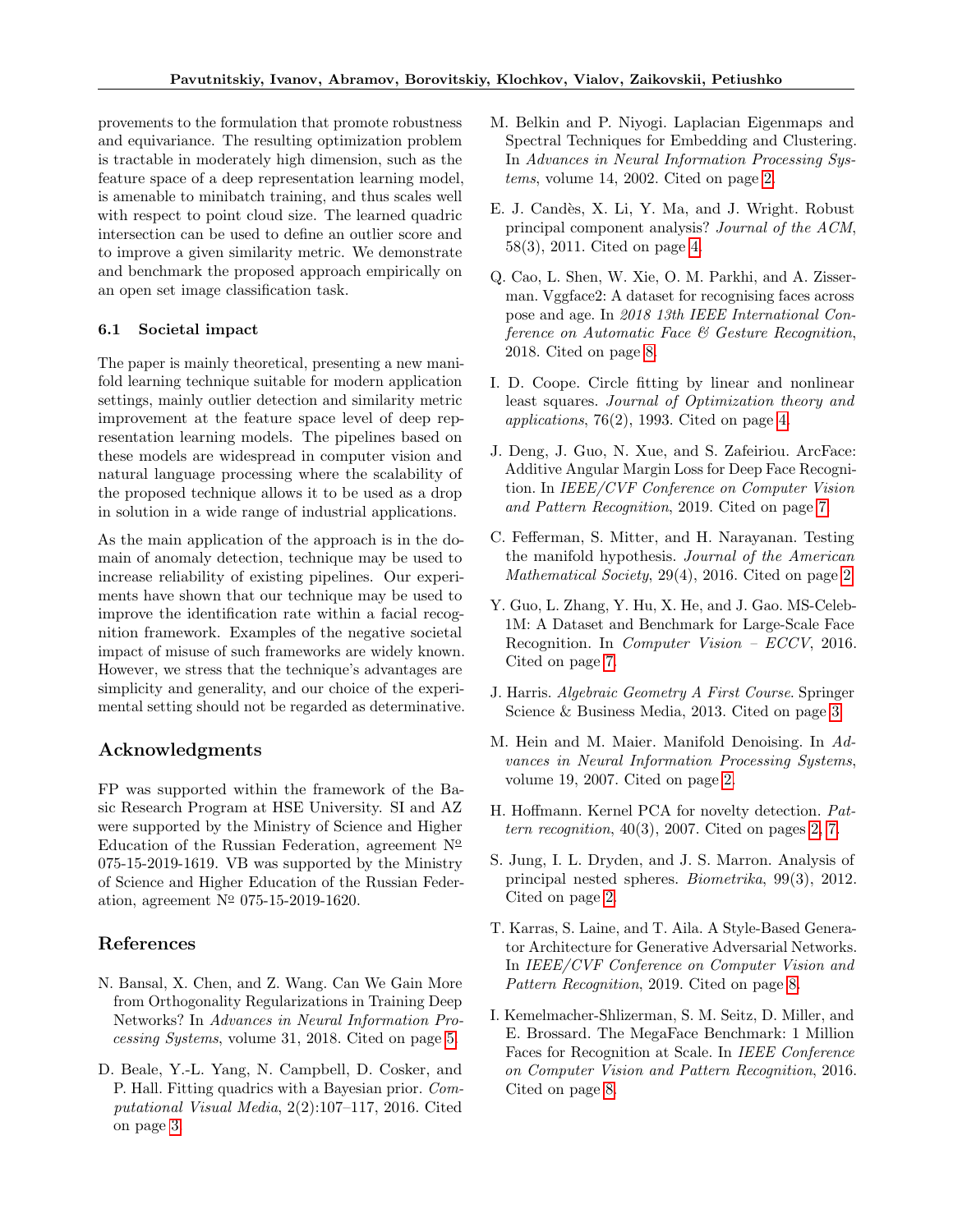- <span id="page-9-7"></span>C. H. Lampert. Kernel Methods in Computer Vision. Foundations and Trends<sup>®</sup> in Computer Graphics and Vision, 4(3), 2009. Cited on pages [2,](#page-1-4) [7.](#page-6-4)
- <span id="page-9-9"></span>J. A. Lee and M. Verleysen. Nonlinear Dimensionality Reduction. Springer Science & Business Media, 2007. Cited on page [2.](#page-1-4)
- <span id="page-9-8"></span>D. Li, M. Mukhopadhyay, and D. B. Dunson. Efficient manifold and subspace approximations with spherelets. arXiv preprint arXiv:1706.08263, 2017. Cited on page [2.](#page-1-4)
- <span id="page-9-20"></span>S. Liao, Z. Lei, D. Yi, and S. Z. Li. A benchmark study of large-scale unconstrained face recognition. In IEEE International Joint Conference on Biometrics, 2014. Cited on page [14.](#page-13-3)
- <span id="page-9-5"></span>R. Livni, D. Lehavi, S. Schein, H. Nachliely, S. Shalev-Shwartz, and A. Globerson. Vanishing Component Analysis. In Proceedings of the 30th International Conference on Machine Learning, 2013. Cited on page [2.](#page-1-4)
- <span id="page-9-10"></span>Y. Ma and Y. Fu. Manifold Learning Theory and Applications. CRC press, 2011. Cited on page [2.](#page-1-4)
- <span id="page-9-11"></span>J. Milnor and D. W. Weaver. Topology from the Differentiable Viewpoint. Princeton University Press, 1997. Cited on page [3.](#page-2-4)
- <span id="page-9-6"></span>D. Mumford. Varieties Defined by Quadratic Equations. In Questions on Algebraic Varieties. 2010. Cited on page [2.](#page-1-4)
- <span id="page-9-16"></span>A. Rahimi and B. Recht. Random Features for Large-Scale Kernel Machines. In Advances in Neural Information Processing Systems, volume 20, 2008. Cited on page [7.](#page-6-4)
- <span id="page-9-1"></span>S. T. Roweis and L. K. Saul. Nonlinear Dimensionality Reduction by Locally Linear Embedding. Science, 290(5500), 2000. Cited on page [2.](#page-1-4)
- <span id="page-9-3"></span>B. Schölkopf, R. C. Williamson, A. Smola, J. Shawe-Taylor, and J. Platt. Support Vector Method for Novelty Detection. In Advances in Neural Information Processing Systems, volume 12, 2000. Cited on pages [2,](#page-1-4) [7.](#page-6-4)
- <span id="page-9-13"></span>G. Taubin. An improved algorithm for algebraic curve and surface fitting. In 1993 (4th) International Conference on Computer Vision, 1993. Cited on pages [4,](#page-3-3) [12.](#page-11-2)
- <span id="page-9-12"></span>G. Taubin. Estimation of planar curves, surfaces, and nonplanar space curves defined by implicit equations with applications to edge and range image segmentation. IEEE Transactions on Pattern Analysis and

Machine Intelligence, 13(11), 1991. Cited on pages [4,](#page-3-3) [5.](#page-4-4)

- <span id="page-9-4"></span>D. M. Tax and R. P. Duin. Support vector data description. Machine learning, 54, 2004. Cited on page [2.](#page-1-4)
- <span id="page-9-0"></span>J. B. Tenenbaum, V. De Silva, and J. C. Langford. A Global Geometric Framework for Nonlinear Dimensionality Reduction. Science, 290(5500), 2000. Cited on page [2.](#page-1-4)
- <span id="page-9-19"></span>R. Vidal, Y. Ma, and S. Sastry. Generalized principal component analysis (GPCA). IEEE Computer Society Conference on Computer Vision and Pattern Recognition, 2005. Cited on page [11.](#page-10-1)
- <span id="page-9-21"></span>S. Wold. Cross-validatory estimation of the number of components in factor and principal components models. Technometrics, 20(4), 1978. Cited on page [14.](#page-13-3)
- <span id="page-9-14"></span>J. Xiang and G. Zhu. Joint Face Detection and Facial Expression Recognition with MTCNN. In 4th International Conference on Information Science and Control Engineering, 2017. Cited on page [7.](#page-6-4)
- <span id="page-9-15"></span>C. Yu, X. Zhu, Z. Lei, and S. Z. Li. Out-of-Distribution Detection for Reliable Face Recognition. IEEE Signal Processing Letters, 27, 2020. Cited on page [7.](#page-6-4)
- <span id="page-9-2"></span>Z. Zhang and H. Zha. Principal Manifolds and Nonlinear Dimensionality Reduction via Tangent Space Alignment. SIAM Journal on Scientific Computing, 26(1), 2004. Cited on page [2.](#page-1-4)
- <span id="page-9-17"></span>T. Zheng and W. Deng. Cross-pose LFW: A database for studying cross-pose face recognition in unconstrained environments. Technical report, 2018. Cited on page [8.](#page-7-2)
- <span id="page-9-18"></span>T. Zheng, W. Deng, and J. Hu. Cross-Age LFW: A Database for Studying Cross-Age Face Recognition in Unconstrained Environments. arXiv preprint arXiv:1708.08197, 2017. Cited on page [8.](#page-7-2)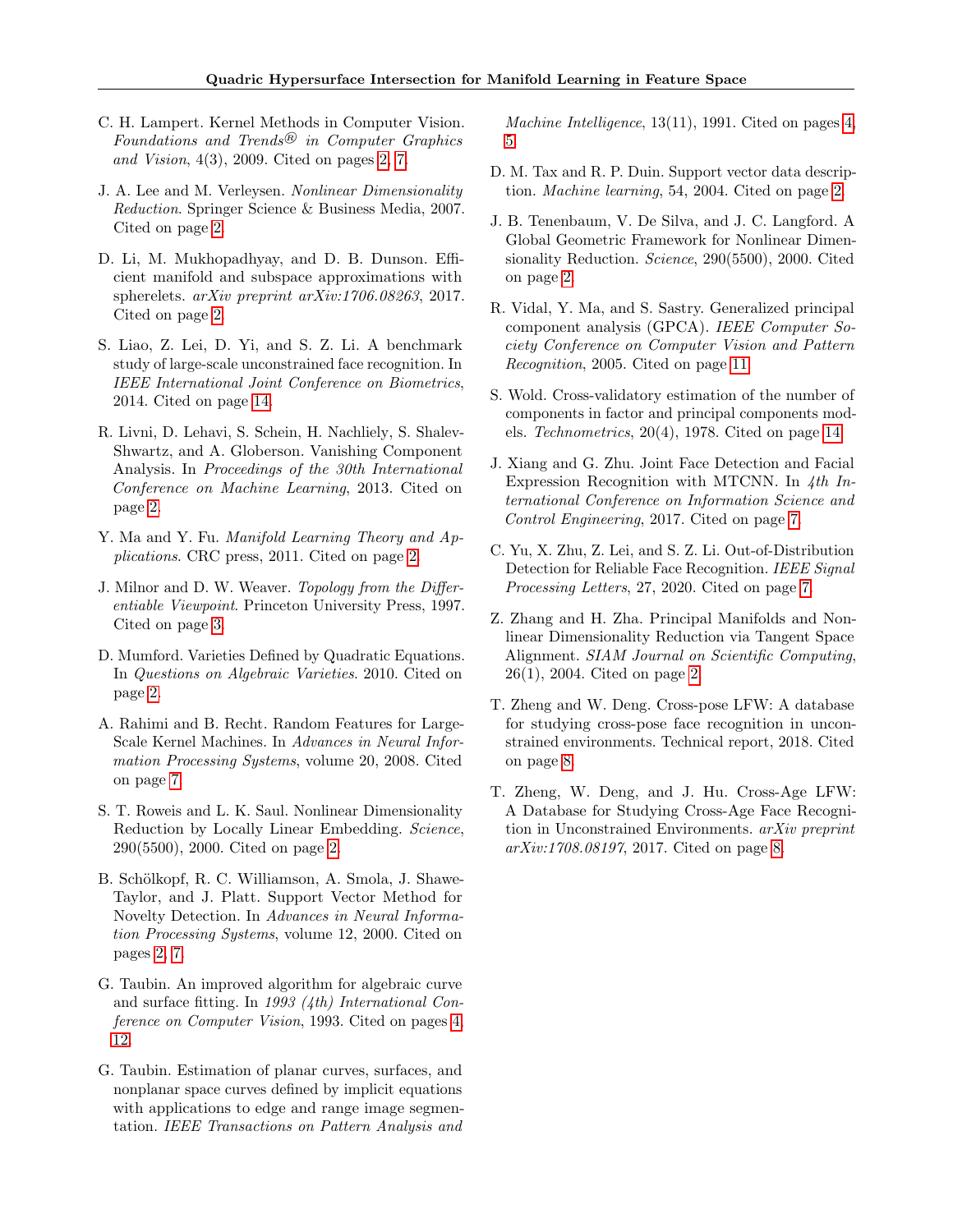### <span id="page-10-1"></span>A Theory

#### <span id="page-10-0"></span>A.1 Connection to polynomial kernel PCA

Consider a feature map  $\varphi : \mathbb{R}^d \to \mathbb{R}^D$  that is given by

<span id="page-10-3"></span>
$$
\boldsymbol{\varphi}(p_1,\ldots,p_d) = (\underbrace{\ldots,p_i p_j,\ldots}_{\text{pairwise products}} , \underbrace{p_1,\ldots,p_d}_{\text{coordinates}} , \underbrace{1}_{\text{constant}} )^{\top}.
$$
\n(20)

For a quadratic polynomial  $f$  we have

<span id="page-10-6"></span>
$$
f(\mathbf{p}) = \langle \boldsymbol{\varphi}(\mathbf{p}), \boldsymbol{v}(f) \rangle, \tag{21}
$$

where  $v(f)$  is the coefficient vector (see Section [4.1\)](#page-2-3).

Let  $f_1, \ldots, f_m$  be quadratic polynomials in  $\mathbb{R}^d$  and  $\mathbf{v}(f_1), \ldots, \mathbf{v}(f_m) \in \mathbb{R}^D$  be their coefficient vectors that we assume to be orthonormal. We denote by  $\mathcal{V}_m \subseteq \mathbb{R}^D$  the vector space spanned by these vectors and by  $\mathcal{V}_m^{\perp}$  its orthogonal completion. A simple computation (see Appendix [A.2](#page-10-2) for details) yields

<span id="page-10-7"></span>
$$
\sum_{j=1}^{n} \sum_{k=1}^{m} \left| f_k(\boldsymbol{p}_j) \right|^2 = \sum_{j=1}^{n} \mathsf{d}(\boldsymbol{\varphi}(\boldsymbol{p}_j), \mathcal{V}_m^{\perp})^2.
$$
\n(22)

It follows that the optimization problem is equivalent to minimization of  $\sum_{j=1}^n d(\varphi(\bm{p}_j), \mathcal{V}_m^{\perp})^2$ , the same problem that PCA solves. This means that the technique presented above is equivalent to applying PCA in a feature space defined by [\(20\)](#page-10-3), when viewed from a different angle. Note that here we do not assume that the point cloud  $\varphi(p_1), \ldots, \varphi(p_n)$  is centered, so the optimization problem [\(7\)](#page-3-2) is equivalent to the non-centered version of PCA.

A slight modification of the feature map [\(20\)](#page-10-3) that is given by

$$
\tilde{\boldsymbol{\varphi}}(p_1,\ldots,p_d) = (\ldots,p_ip_j,\ldots,\sqrt{2}p_1,\ldots,\sqrt{2}p_d,1)^\top
$$
\n(23)

corresponds to the polynomial kernel  $k(x, y) = (\langle x, y \rangle + 1)^2$  of degree 2 in the sense that  $k(x, y) = \langle \tilde{\varphi}(x), \tilde{\varphi}(y) \rangle$ . This shows that the optimization problem is closely connected with kernel PCA with a polynomial kernel.<sup>[11](#page-10-4)</sup>

This suggests an alternative way of solving the optimization problem [\(7\)](#page-3-2)—by computing the SVD of a  $D \times D$ matrix, although it is usually impractical since  $D$  depends quadratically on  $d$  and the computational complexity of SVD is of order  $O(D^3) = O(d^6)$ .

#### <span id="page-10-2"></span>A.2 Additional details on the connection to polynomial kernel PCA

For each  $u \in \mathbb{R}^D$  we denote by  $pr(u)$  its orthogonal projection onto  $\mathcal{V}_m$ . It is defined by the formula

$$
\mathsf{pr}(\boldsymbol{u}) = \sum_{k=1}^{m} \langle \boldsymbol{u}, \boldsymbol{v}(f_k) \rangle \cdot \boldsymbol{v}(f_k). \tag{24}
$$

Therefore the following holds for the distance  $d(u, \mathcal{V}_m^{\perp})$  form  $u$  to  $\mathcal{V}_m^{\perp}$ :

<span id="page-10-5"></span>
$$
\mathsf{d}(\boldsymbol{u},\mathcal{V}_m^{\perp})^2 = \|\mathsf{pr}(\boldsymbol{u})\|^2 = \sum_{k=1}^m \langle \boldsymbol{u}, \boldsymbol{v}(f_k) \rangle^2.
$$
 (25)

Using the formulas [\(25\)](#page-10-5) and [\(21\)](#page-10-6) we obtain

$$
\sum_{j=1}^{n} \sum_{k=1}^{m} |f_k(\mathbf{p}_j)|^2 = \sum_{j=1}^{n} \sum_{k=1}^{m} \langle \varphi(\mathbf{p}_j), \mathbf{v}(f_k) \rangle^2 = \sum_{j=1}^{n} ||\mathbf{pr}(\varphi(\mathbf{p}_j))||^2 = \sum_{j=1}^{n} d(\varphi(\mathbf{p}_j), \mathcal{V}_m^{\perp})^2,
$$
\n(26)

which proves equation [\(22\)](#page-10-7).

<span id="page-10-4"></span> $11$ The feature map [\(20\)](#page-10-3) is also similar to the Veronese map of degree 2 used in Generalized PCA (Vidal et al., [2005,](#page-9-19) §3.1). The difference is we consider not only quadratics, but all monomials of degree  $\leq 2$ .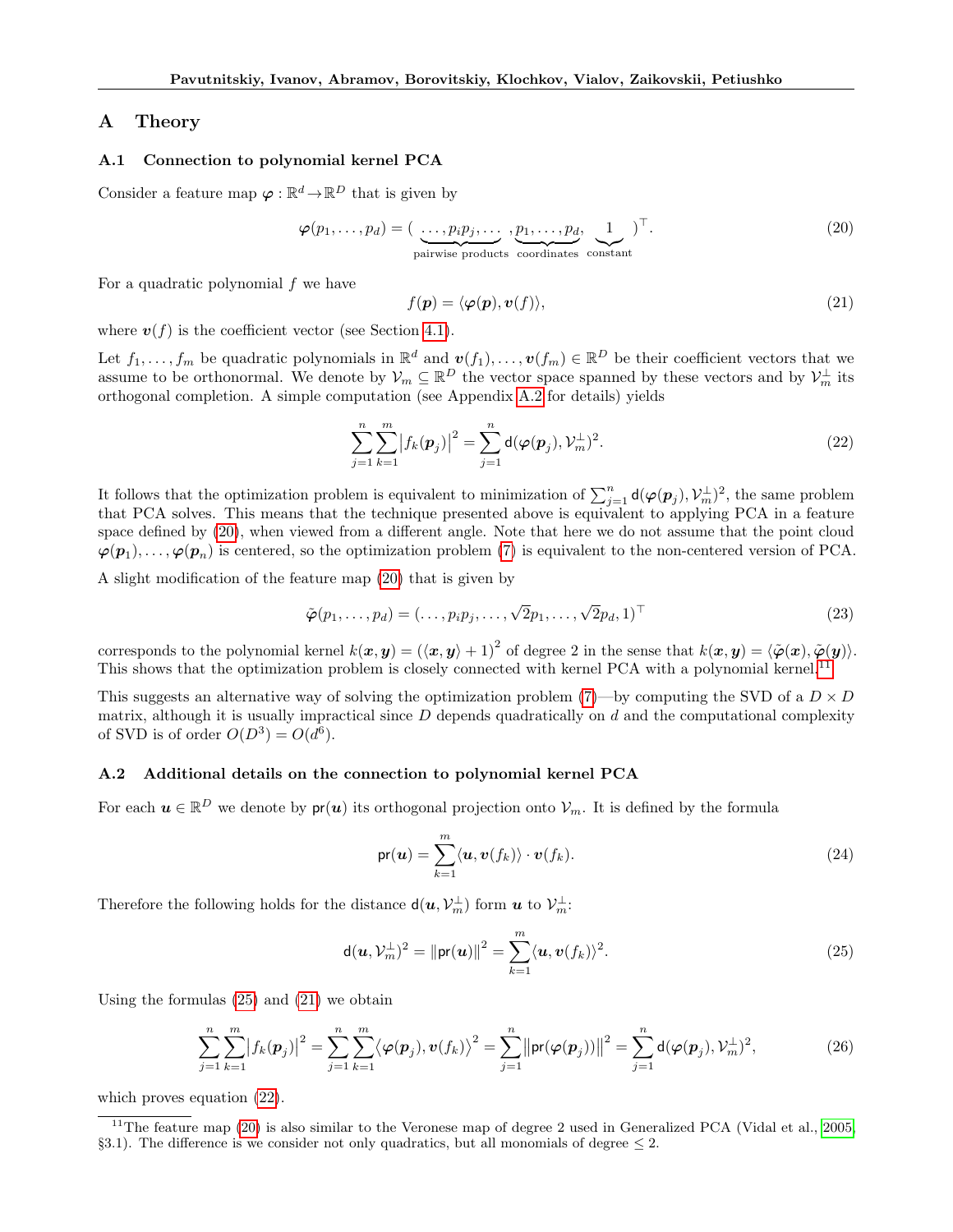#### <span id="page-11-2"></span><span id="page-11-0"></span>A.3 Non-equivariance of the optimization problem [\(7\)](#page-3-2)

<span id="page-11-3"></span>On the pictures below we show an example of two point clouds on the plane and the corresponding quadrics that solve the optimization problem [\(7\)](#page-3-2) exactly. The point cloud on Figure [3](#page-11-3) (b) can be obtained by shifting the point cloud on Figure [3](#page-11-3) (a) by vector  $(10, 0)$ . However, the corresponding quadrics are not the shifts of each other.



Figure 3: A point cloud and its shifted version (blue) and the respective quadrics (red) that solve the optimization problem [\(7\)](#page-3-2).

The picture corresponding to the optimization problem from Section [4.4](#page-4-3) should be similar to Figure [3](#page-11-3) (a) because of the equivariance: the solution of the translated problem is the translated solution of the original problem.

#### <span id="page-11-1"></span>A.4 Approximation distance of order k

Let  $f: \mathbb{R}^d \to \mathbb{R}$  be a polynomial. For a multi-index  $I = (i_1, \ldots, i_d)$  we denote by  $C_I$  the coefficient of the Taylor polynomial of f in the point p corresponding to the monomial  $x_1^{i_1} \dots x_d^{i_d}$ :

$$
C_I = \frac{1}{I!} \frac{\partial^{|I|} f}{\partial x_1^{i_1} \dots \partial x_d^{i_d}}(p),\tag{27}
$$

where  $|I| = i_1 + \cdots + i_d$  and  $I! = i_1!i_2! \ldots i_d!$ .

For each integer  $l \geq 1$  we set

$$
c_l = -\left(\sum_{|I|=l} C_I^2 / b(I)\right)^{1/2},\tag{28}
$$

where  $b(I) = |I||/I!$  is the multinomial coefficient and  $c_0 = |f(\mathbf{p})|$ . Note that  $c_0 \geq 0$  and  $c_l \leq 0$  for  $l \geq 1$ . With this, the polynomial  $\sum_{l=0}^{k} c_l t^l$  has a unique non-negative root. We denote this root by  $d_k(p, Z(f))$  and, following Taubin [\(1993\)](#page-9-13), call it the approximation distance of order k. Note that  $d_k(p, Z(f))$  depends on p and f, not only on  $p$  and the zero set  $Z(f)$ , despite the notation.

If  $f(x) = x^{\top} A x + b x + c$  is a quadratic polynomial, then it is easy to check that  $c_2 = \|A\|_{HS}$ . Using this and the formula for the roots of the general quadratic equation we obtain the formula

$$
\mathbf{d}_2(\mathbf{p}, Z(f)) = \frac{\sqrt{h^2 + |f(\mathbf{p})| ||f||_{HS} - h}}{||f||_{HS}},
$$
\n(29)

where  $h = \|\nabla f(\mathbf{p})\|/2$ . In particular, if  $\|f\|_{HS} = 1$ , we have a particularly simple expression

$$
\mathsf{d}_2(\mathbf{p}, Z(f)) = \sqrt{h^2 + |f(\mathbf{p})|} - h. \tag{30}
$$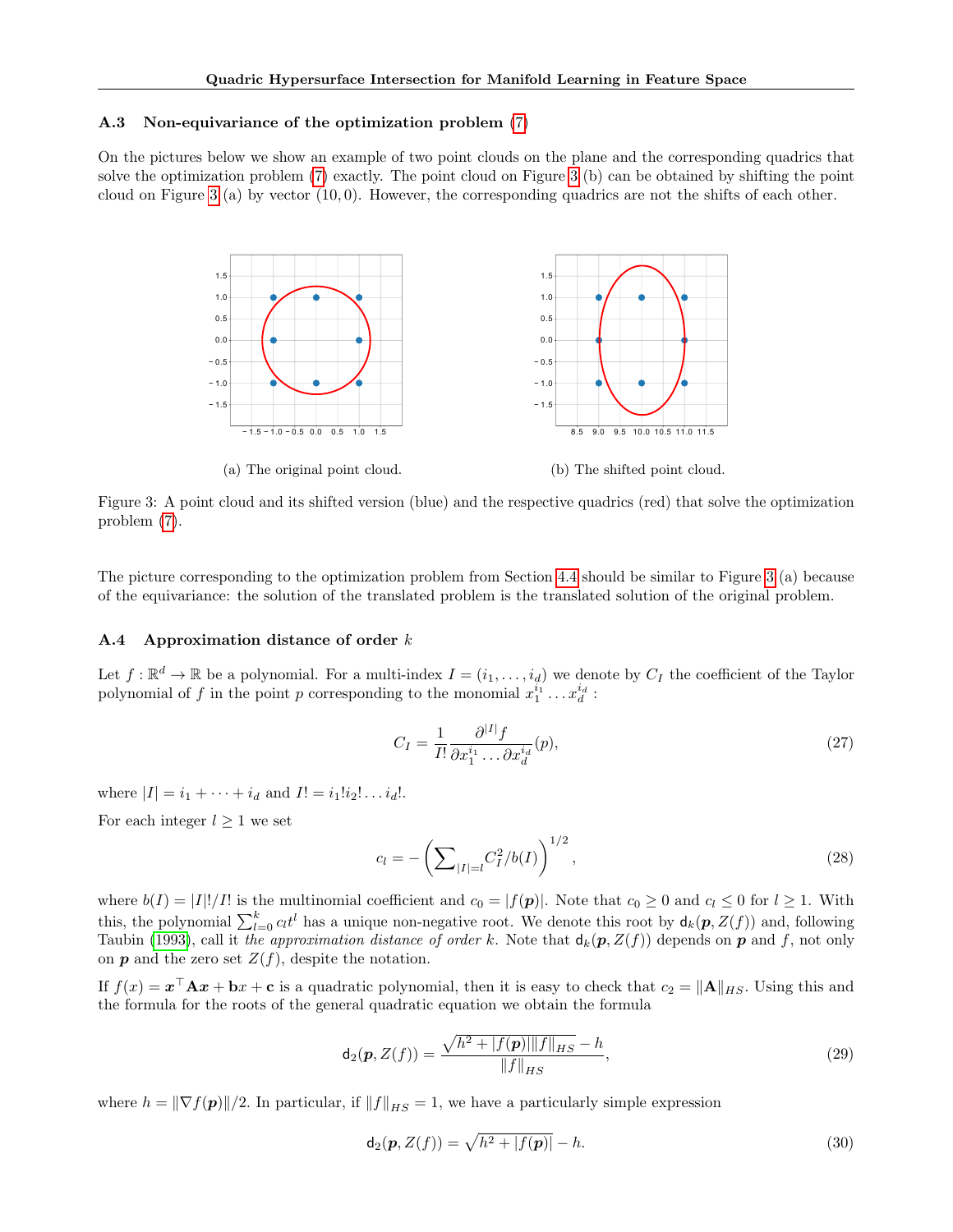#### <span id="page-12-0"></span>A.5 Equivariance of the approximation distance order  $k$

The coefficients of the polynomial  $c_0 + c_1t + \cdots + c_kt^k$  from the definition of  $d_k(p, Z(f))$  depend only on the coefficients of the Taylor polynomial of degree k of the map f at point p. We denote this polynomial by  $T_{k,f,p}$ . In order to prove the equivariance of the k-distance, i.e.  $d_k(\theta(p), Z(f \circ \theta)) = d_k(p, Z(f))$ , it is enough to show the equivariance of the Taylor polynomial, in the sense that

$$
T_{k,p,f} \circ \theta = T_{k,f \circ \theta, \theta(p)}.\tag{31}
$$

The defining property of the Taylor polynomial is the following:  $T_{k,f,p}$  is the only polynomial of degree  $\leq k$  such that

<span id="page-12-3"></span>
$$
||T_{k,f,\boldsymbol{p}}(\boldsymbol{x}) - f(\boldsymbol{x})|| = o(||\boldsymbol{x} - \boldsymbol{p}||^k) \qquad \text{as } \boldsymbol{x} \to \boldsymbol{p}.
$$
 (32)

Any isometry  $\theta : \mathbb{R}^d \to \mathbb{R}^d$  is of form  $\theta(x) = \mathbf{Q} \cdot x + v$ , where **Q** is an orthogonal matrix and v is some vector. Hence  $T_{k,f,p} \circ \theta$  is also a polynomial of degree  $\leq k$ . The equation [\(32\)](#page-12-3) then implies

$$
||(T_{k,f,\boldsymbol{p}}\circ\theta)(\boldsymbol{x})-(f\circ\theta)(\boldsymbol{x})||=o(||\theta(\boldsymbol{x})-\theta(\boldsymbol{p})||^k)=o(||\boldsymbol{x}-\boldsymbol{p}||^k) \qquad \text{as } \boldsymbol{x}\to\boldsymbol{p}.\tag{33}
$$

Therefore  $T_{k,p,f} \circ \theta = T_{k,f \circ \theta, \theta(p)}$ .

#### <span id="page-12-1"></span>A.6 Equivariance of the Hilbert–Schmidt inner product

The Hilbert–Schmidt inner product of matrices can be written as

$$
\langle \mathbf{A}, \mathbf{B} \rangle_{HS} = \text{tr}(\mathbf{A}^\top \cdot \mathbf{B}) = \text{tr}(\mathbf{B}^\top \cdot \mathbf{A}),\tag{34}
$$

where  $tr(\cdot)$  denotes the trace of a matrix. It follows that for any orthogonal matrix  $Q$  the following holds

<span id="page-12-4"></span>
$$
\langle \mathbf{A}, \mathbf{B} \rangle_{HS} = \langle \mathbf{A} \mathbf{Q}, \mathbf{B} \mathbf{Q} \rangle_{HS} = \langle \mathbf{Q} \mathbf{A}, \mathbf{Q} \mathbf{B} \rangle_{HS}.
$$
 (35)

Recall that any isometry  $\theta : \mathbb{R}^d \to \mathbb{R}^d$  is of form  $\theta(x) = \mathbf{Q} \cdot x + v$ , where **Q** is an orthogonal matrix and v is a vector. If f is a quadratic polynomial with the corresponding matrix **A** (in the sense of equation [\(11\)](#page-4-5)), then  $f \circ \theta$ is a quadratic polynomial whose corresponding matrix equals to  $\mathbf{Q}^{\top} \mathbf{A} \mathbf{Q}$ . Therefore the equation [\(35\)](#page-12-4) implies

$$
\langle f \circ \theta, g \circ \theta \rangle_{HS} = \langle \mathbf{Q}^\top \mathbf{A} \mathbf{Q}, \mathbf{Q}^\top \mathbf{B} \mathbf{Q} \rangle_{HS} = \langle \mathbf{A}, \mathbf{B} \rangle_{HS} = \langle f, g \rangle_{HS}.
$$
 (36)

#### <span id="page-12-2"></span>B Additional experimental details

#### B.1 Datasets licenses

- 1. MS1M-ArcFace was derived from MS1M dataset by InsightFace project, the license of the project applies: [https://github.com/deepinsight/insightface.](https://github.com/deepinsight/insightface)
- 2. Images of MegaFace are licensed under Creative Commons License, details of dataset license are given in [http://megaface.cs.washington.edu/dataset/download.html.](http://megaface.cs.washington.edu/dataset/download.html)
- 3. VGGFace2 is licensed under Creative Commons Attribution 4.0 International license, details are given in [https:](https://web.archive.org/web/20171113123726/http://www.robots.ox.ac.uk/~vgg/data/vgg_face2/licence.txt) [//web.archive.org/web/20171113123726/http://www.robots.ox.ac.uk/](https://web.archive.org/web/20171113123726/http://www.robots.ox.ac.uk/~vgg/data/vgg_face2/licence.txt)∼vgg/data/vgg face2/licence.txt.
- 4. FFHQ is licensed under Creative Commons BY-NC-SA 4.0 license by NVIDIA Corporation, details are given in [https://github.com/NVlabs/ffhq-dataset/blob/master/LICENSE.txt.](https://github.com/NVlabs/ffhq-dataset/blob/master/LICENSE.txt)
- 5. The licences for CPLFW, CALFW and Anime-Faces datasets are unknown to the authors. The official dataset websites [http://www.whdeng.cn/cplfw/index.html,](http://www.whdeng.cn/cplfw/index.html)<http://whdeng.cn/CALFW/index.html> and <https://github.com/bchao1/Anime-Face-Dataset> do not provide license information.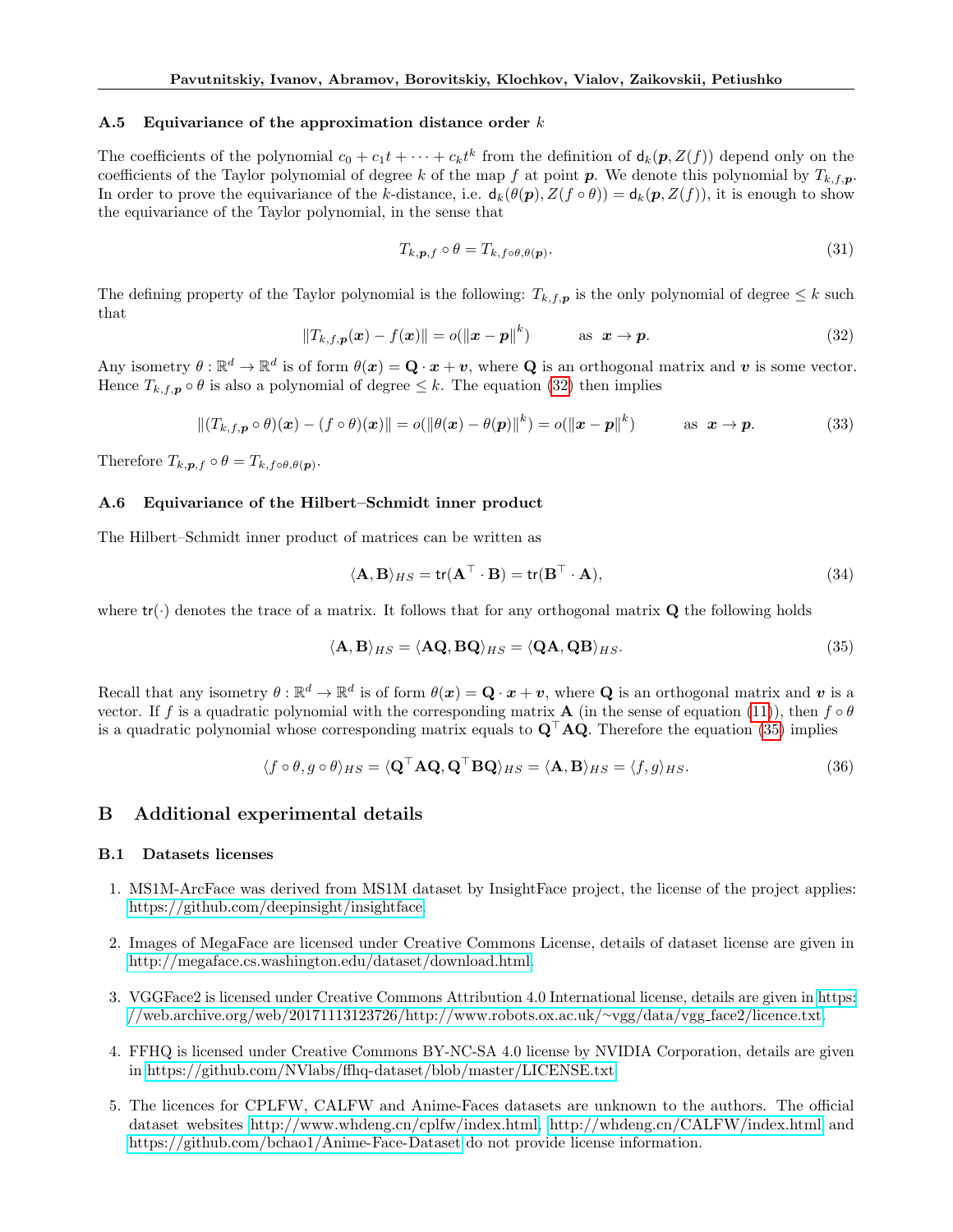## <span id="page-13-3"></span>B.2 Datasets construction

The embeddings are constructed by the pretrained ArcFace model LResNet100E-IR, ArcFace@ms1m-refine-v2<sup>[12](#page-13-4)</sup>. For MegaFace, FFHQ, CALFW and CPLFW datasets additional alignment was performed by by MTCNN. For CPLFW, due to the complex nature of the dataset, the photos where MTCNN failed to detect a face were preserved in the dataset, with no additional preprocessing applied apart from resizing. Aligned versions of MS1M-ArcFace and VGGFace2 datasets were taken from [https://github.com/deepinsight/insightface/wiki/Dataset-Zoo.](https://github.com/deepinsight/insightface/wiki/Dataset-Zoo)

# <span id="page-13-2"></span>B.3 Identification rate

Here we describe the procedure for evaluating the performance of the similarity function s on the identification problem on the set X of face images with the additional set Y of distractor images. It is based on the metric called *identification rate* and is widely used in the face recognition domain (Liao et al., [2014\)](#page-9-20).

First, define a family of classifiers  $C_a$ , parameterized by  $a \in \mathbb{R}$  as follows:  $C_a$  declares a pair  $p = (x, y)$  positive (same class), if  $s(x, y) \ge a$ . The corresponding false positive rate and true positive rate are denoted by fpr(a) and  $\text{tpr}(a)$  respectively. For a fixed false positive rate  $f \in [0,1]$  we define the similarity threshold  $\text{sth}(f)$  by

$$
\operatorname{sth}(f) = \sup\{a \in \mathbb{R} \mid \operatorname{fpr}(a) \le f\}.\tag{37}
$$

The *identification rate* is defined to be  $\text{tpr}(\text{sth}(f))$ .

Consider the set

$$
Q = \{(x, y) \in X \times X \mid \forall d \in Y \ s(x, y) > \max(s(x, d), s(y, d))\},\tag{38}
$$

which contains pairs that cannot be distracted by elements of  $Y$  and consider the binary classifier that declares a pair  $(x, y)$  positive (same class) if it is positive with respect to the classifier  $C_{\text{sth}(f)}$  and it cannot be distracted. The corresponding tpr is called the *full identification rate*. We note that another known terminology for IR and Full IR are verification rate and *identification rate* respectively. This terminology comes from the corresponding problems in face recognition:

- 1. The verification problem is to determine from a pair of images whether they are photos of the same person. This problem is typically solved by introducing a similarity measure between images or their embeddings. In a given benchmark like CPLFW, the verification rate is calculated using the pairs suggested by the dataset creators. However, in our experiments we use all possible pairs in CPLFW.
- 2. The identification problem is to determine the identity of a person on a given image. This problem is typically posed in the setting with distractors.

In our experiments the subset of first  $8 \cdot 10^5$  embeddings of the MegaFace dataset is used as the distractor set Y.

# <span id="page-13-1"></span>B.4 Ablation study

The results of the simple ablation study used to identify the best number of quadrics in intersection and the optimal number of principal components in the setting of Section [5.2](#page-6-0) are presented here. AUC-ROC and IR scores are given in Table [3](#page-14-0) and Table [4](#page-14-1) respectively. The preliminary selection of numbers of principal components were made by studying the eigenvalue decay.

Another way to guess the optimal number of quadrics is to study the eigenvalues of PCA by means of Wold invariant (Wold, [1978\)](#page-9-21) or plotting and analyzing  $-\log \lambda_n/\lambda_1$ . If the estimated dimension of the linear manifold is  $d - k$ , then k may serve as the number of quadrics or as its initialization for further tuning. The problem-specific limitation on the model size that often exists in practice may also give an upper bound on the number of quadrics.

# <span id="page-13-0"></span>B.5 Methods implementation details and hyperparameters

Quadrics intersection fitting was implemented in torch framework, the corresponding model and training routines are included in the repository. PCA and one-class SVM methods implementations from sklearn library were used.

<span id="page-13-4"></span><sup>12</sup>https://github.com/deepinsight/insightface/wiki/Model-Zoo